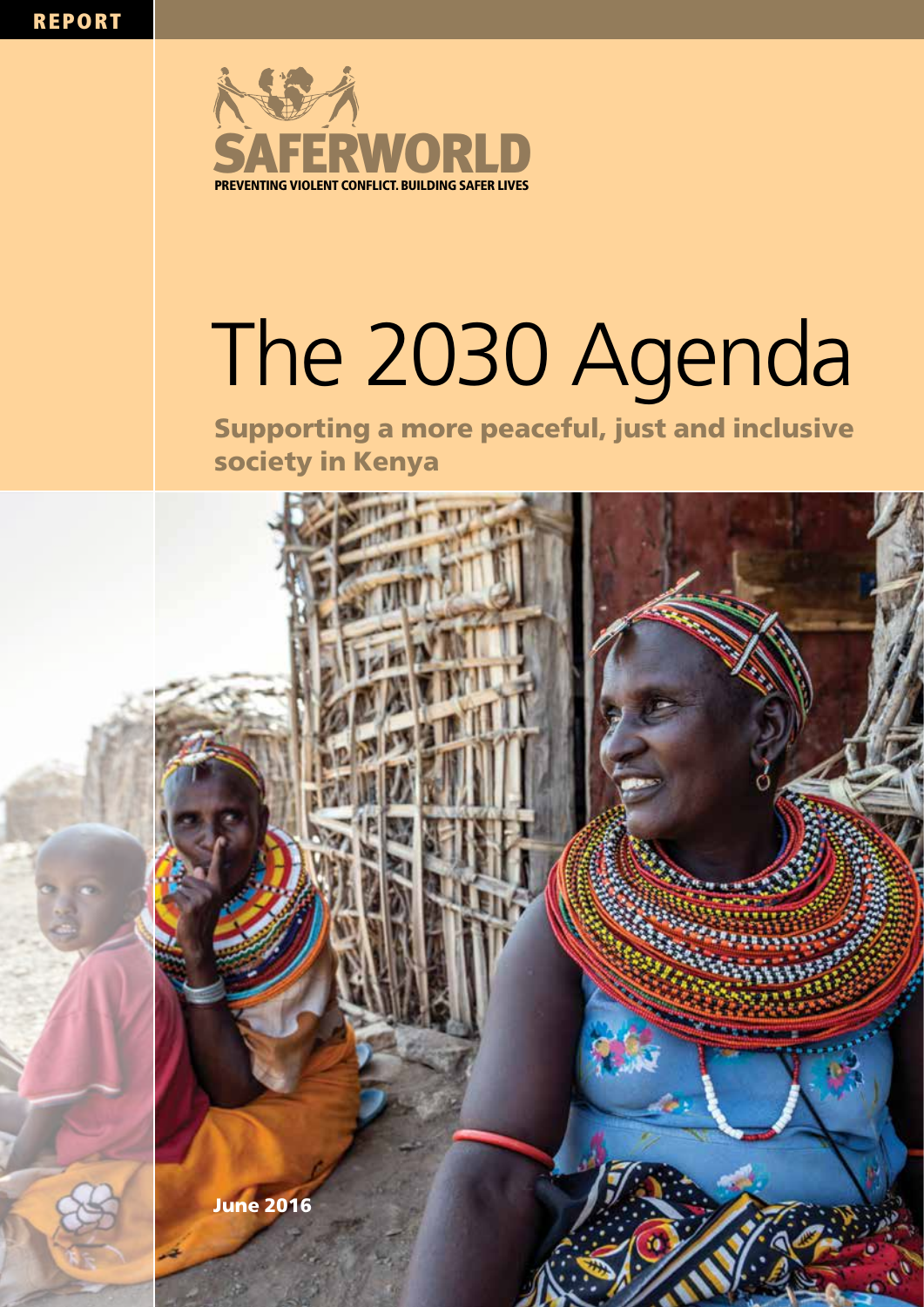# The 2030 Agenda

Supporting a more peaceful, just and inclusive society in Kenya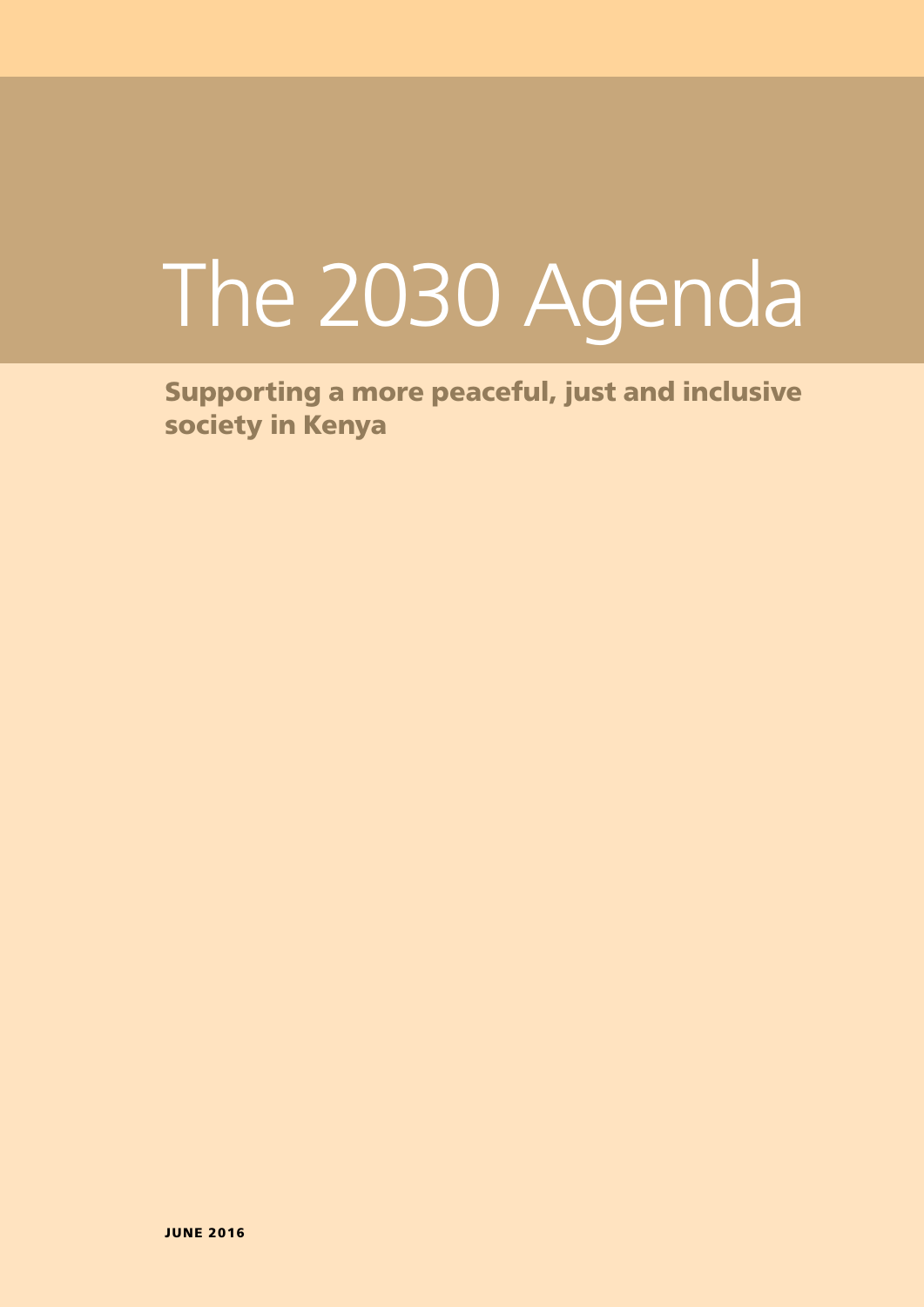#### Acknowledgements

Saferworld would like to thank the lead researchers for this report, Manasseh Wepundi and James Ndung'u. Valuable research by Diane Tang was also drawn on. We would also like to thank Anna Möller-Loswick and Thomas Wheeler for their contributions. Sincere thanks also go to everyone who agreed to be interviewed.

Saferworld is grateful to the Netherlands Ministry of Foreign Affairs for financially supporting this publication.

The contents of the publication are the sole responsibility of the authors and do not necessarily reflect the views of the Government of the Netherlands.

© Saferworld, June 2016. All rights reserved. No part of this publication may be reproduced, stored in a retrieval system or transmitted in any form or by any means electronic, mechanical, photocopying, recording or otherwise, without full attribution. Saferworld welcomes and encourages the utilisation and dissemination of the material included in this publication.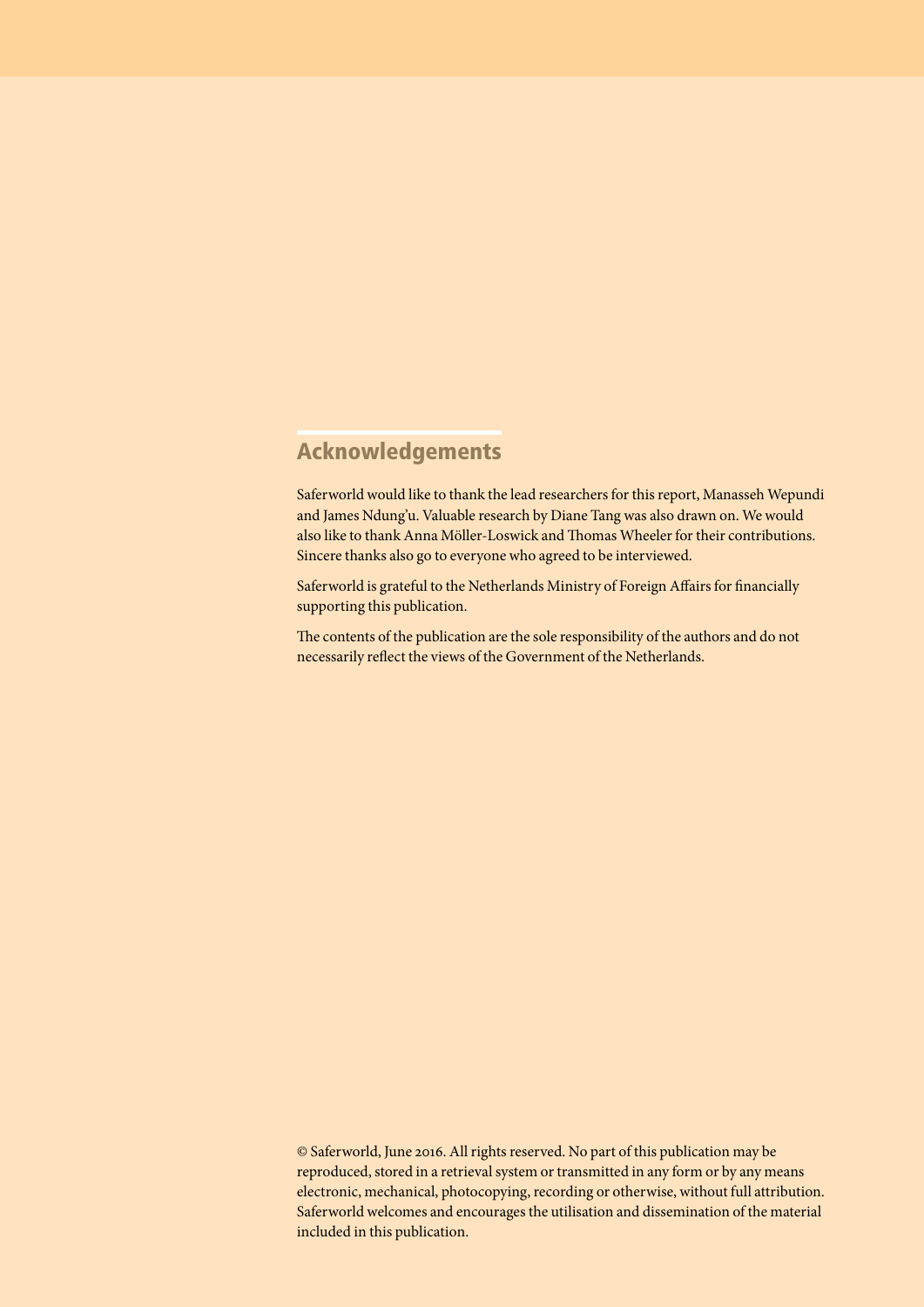### **Contents**

| <b>Executive summary</b>                                                                   | i. |
|--------------------------------------------------------------------------------------------|----|
| 1. Introduction                                                                            | 1  |
| 2. Kenya and the 2030 Agenda                                                               | 3  |
| Kenya's engagement in the 2030 Agenda process                                              | 3  |
| Implementing the 2030 Agenda in Kenya                                                      | 4  |
| 3. Current risks to peace in Kenya                                                         | 7  |
| 4. Aligning national plans and Goal 16                                                     | 10 |
| Overall architecture for peaceful, just and inclusive societies                            | 10 |
| SDG targets on violence reduction, transnational threats,<br>and inclusive decision-making | 12 |
| Target 16.1 on violence reduction                                                          | 12 |
| Target 16.4 on transnational threats                                                       | 13 |
| Target 16.7 on inclusive and participatory decision-making                                 | 14 |
| Opportunities for alignment and action                                                     | 15 |
| 5. Leveraging the 2030 Agenda for peace                                                    | 17 |
| 6. Next steps                                                                              | 19 |
| ANNEX 1: Mapping of relevant policy frameworks and actors                                  | 22 |
| ANNEX 2: Goal 16 global indicators                                                         | 24 |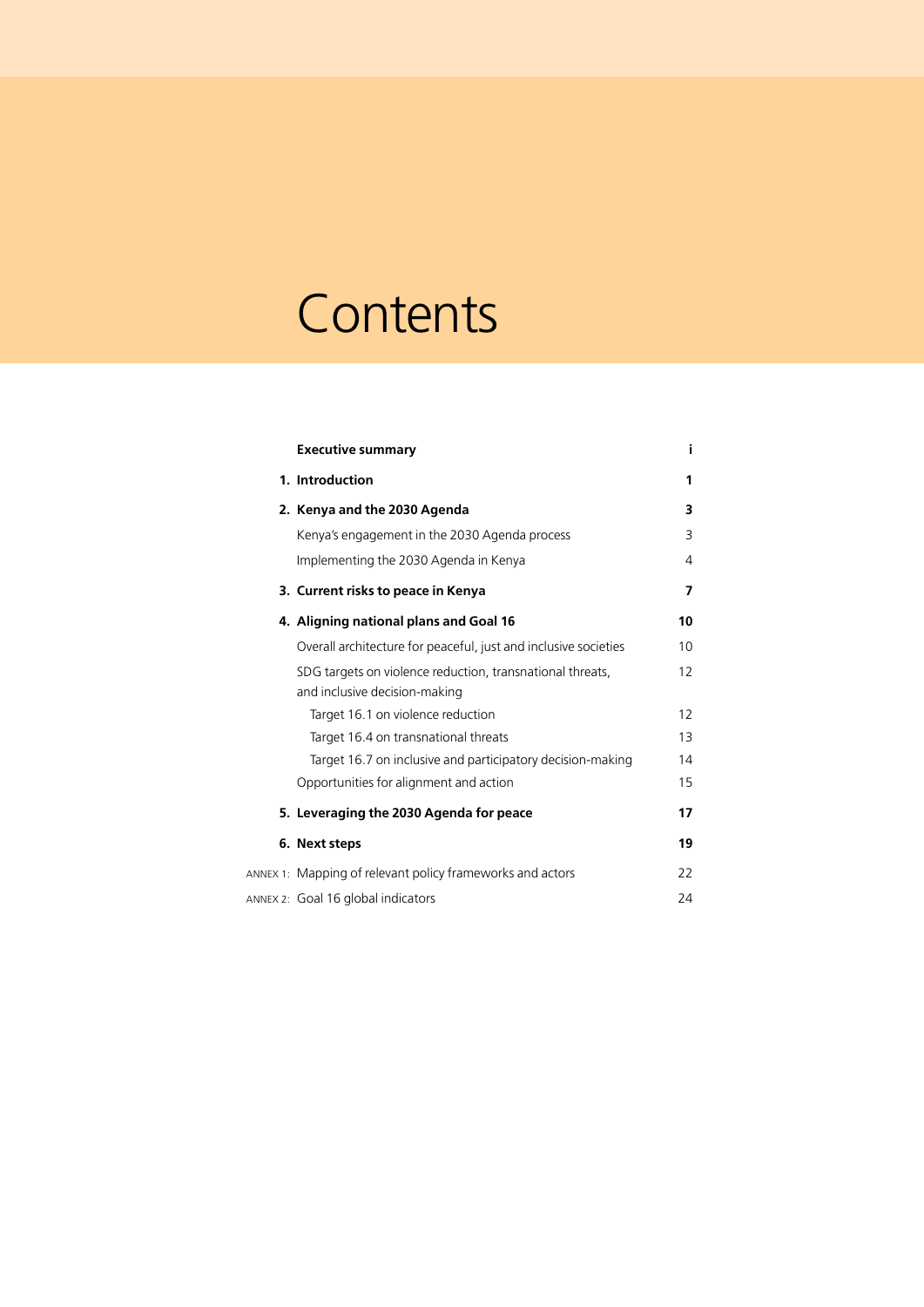### Acronyms

| <b>CIDPs</b>           | County Integrated Development Plans                                  |
|------------------------|----------------------------------------------------------------------|
| <b>CSO<sub>s</sub></b> | civil society organisations                                          |
| <b>GDP</b>             | gross domestic product                                               |
| <b>IEBC</b>            | <b>Independent Electoral and Boundaries Commission</b>               |
| <b>KEPSA</b>           | Kenya Private Sector Alliance                                        |
| <b>KNBS</b>            | Kenya National Bureau of Statistics                                  |
| <b>KNFP</b>            | Kenya National Focal Point on Small Arms and Light Weapons           |
| <b>MDGs</b>            | Millennium Development Goals                                         |
| <b>MTP</b>             | Medium Term Plan                                                     |
| <b>NCIC</b>            | National Cohesion and Integration Commission                         |
| <b>NCRC</b>            | National Crime Research Centre                                       |
| <b>NSC</b>             | National Steering Committee on Peacebuilding and Conflict Management |
| <b>NGOs</b>            | Non-governmental organisations                                       |
| <b>SALW</b>            | small arms and light weapons                                         |
| <b>SDGs</b>            | Sustainable Development Goals                                        |
| <b>UNDAF</b>           | United Nations Development Assistance Framework                      |
| <b>UK</b>              | <b>United Kingdom</b>                                                |
| <b>UN</b>              | <b>United Nations</b>                                                |
| <b>UNDP</b>            | United Nations Development Programme                                 |
| <b>US</b>              | <b>United States</b>                                                 |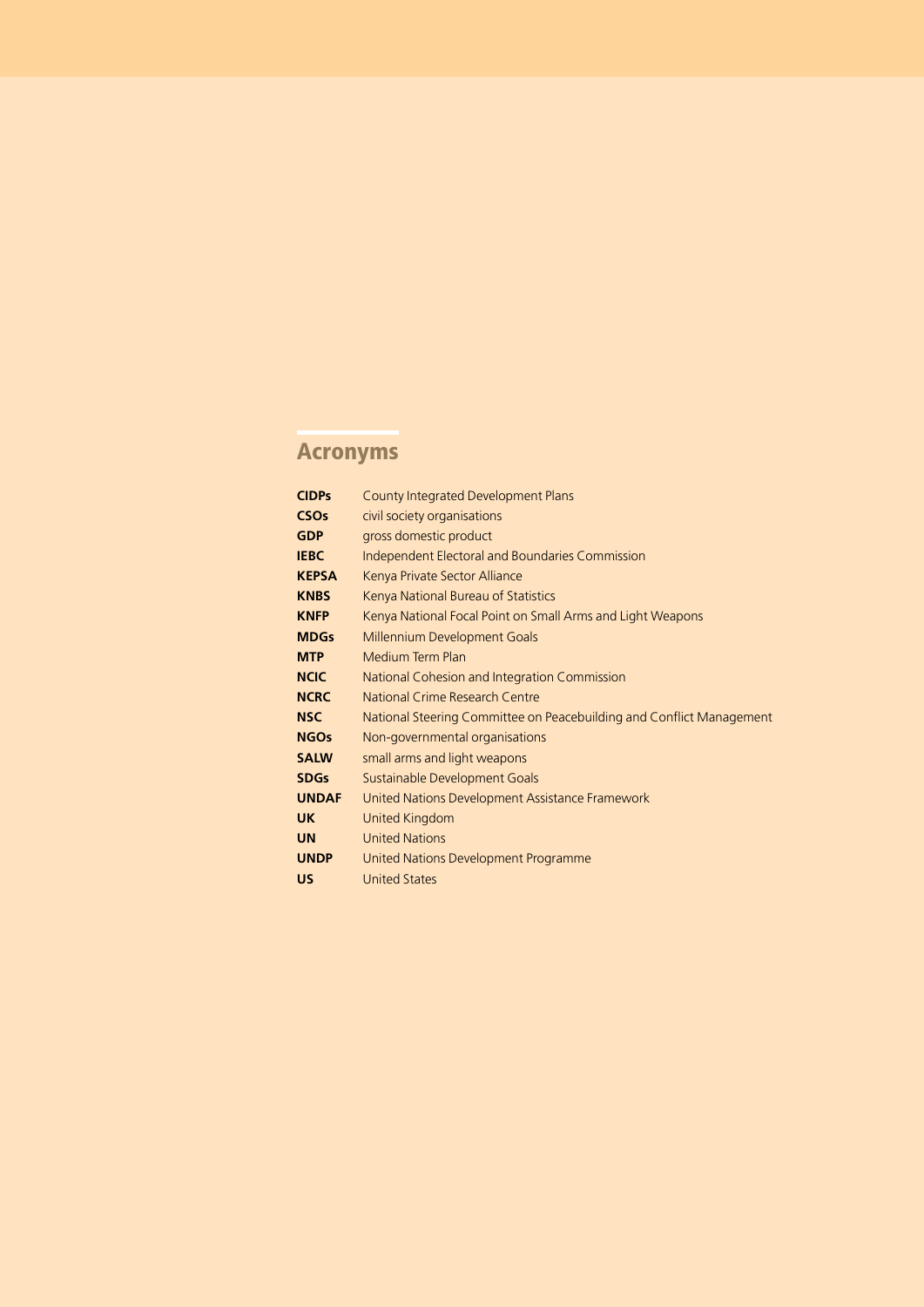### Executive summary

the <sup>2030</sup> agenda for sustainable development has great potential to support Kenyan efforts to create a more peaceful, just and inclusive society. Its holistic vision provides a comprehensive framework for addressing the various drivers of conflict and violence which have long undermined Kenya's development progress.

Kenya played a key role in the process leading to the agreement of the 2030 Agenda, and its leaders have expressed commitment to implementing the Sustainable Development Goals (SDGs). Peace is a cross-cutting theme of the 2030 Agenda, with Goal 16 dedicated to "Promote peaceful and inclusive societies for sustainable development, provide access to justice for all and build effective, accountable and inclusive institutions at all levels". The Goal includes targets on issues such as access to justice, violence reduction and inclusive governance.

This report illustrates how Goal 16 can be leveraged to build a more peaceful, just and inclusive society in Kenya through the use of existing national development and peacebuilding frameworks, strategies and institutions. Drawing on recent Saferworld research in Kenya, the report focuses on three specific targets: 16.1 on violence reduction, 16.4 on transnational threats and 16.7 on inclusive and participatory decision making. These targets were selected because they relate to priority issues for reducing conflict and insecurity in Kenya. However, meeting these targets alone will not bring about the vision of Goal 16 – this will require action on a broader front that addresses a range of other SDG targets.

Kenya has an extensive institutional architecture for addressing issues of peace and conflict, which will be instrumental in achieving Goal 16. This includes Kenya's national development blueprint Vision 2030 and its political pillar, as well as the umbrella body the National Steering Committee on Peacebuilding and Conflict Management, which leads on the implementation of the National Peace Policy – passed in 2015 and aligned with Vision 2030 – and coordinates peacebuilding and conflict management. In addition, structures established for the Millennium Development Goals, such as a national focal point, can be used to coordinate SDG implementation and reporting across government and other stakeholders. There is also a wide range of relevant civil society networks and initiatives in Kenya – including the SDG Kenya Forum – although space for them to operate in Kenya has shrunk in recent years.

Despite the extensive array of strategies and structures to support peaceful and inclusive societies, Kenya has generally had limited success in translating official policies in these areas into practical action that has had lasting benefits for its citizens. In addition, there is low awareness of the SDGs – in particular in terms of the content of Goal 16 – among many government officials, even those who work specifically on peace-related issues. Similarly, many civil society actors have yet to grasp how the SDGs are relevant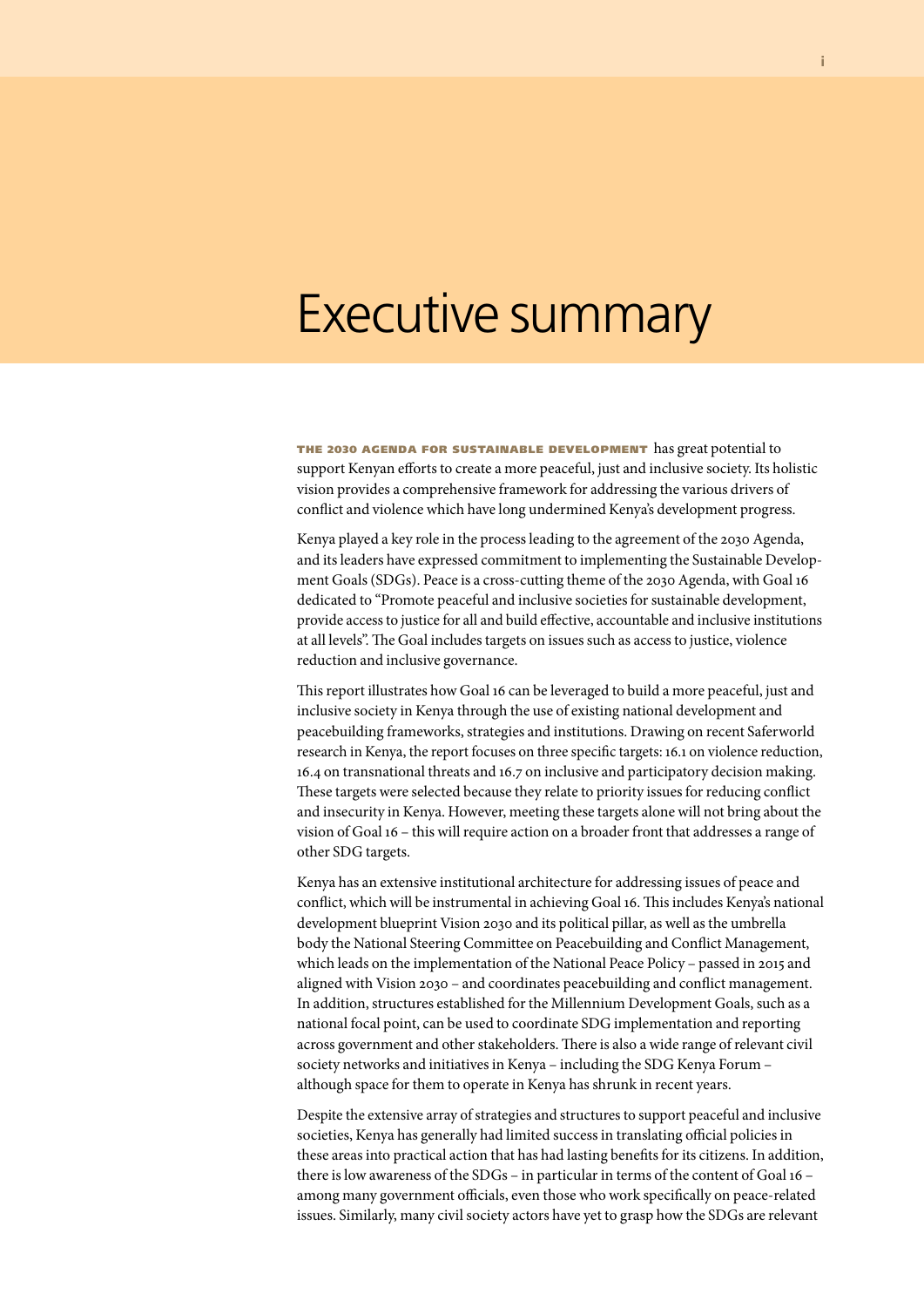for their work, or how they could incorporate the SDGs into their strategies and programmes.

While national development strategies will play a central role in shaping a holistic approach to creating a more peaceful, just and inclusive society in Kenya, the 2030 Agenda provides a valuable reference point against which national action can be framed and aligned. It can be used by change-makers to legitimise their work, reframe national development plans, and hold leaders to account for their political commitment to the 2030 Agenda. Its focus on peace as a cross-cutting priority can also be used to encourage more holistic approaches, focusing on the interlinkages between critical peace-related issues. Finally, the architecture of the 2030 Agenda itself could prove useful in Kenya: the monitoring framework of indicators could be used to track progress on issues related to peace.

However, even with effective alignment of Goal 16 with strategies and plans, the success or failure of the 2030 Agenda will ultimately depend on political will to address the issues contained within it. Therefore high-level political buy-in should be sought by national stakeholders and international partners to secure a strong focus on peace by Kenya's political leadership. In order to help generate political buy-in, the following actions by all relevant stakeholders will be central:

- **1. Map priority SDG targets against existing national priorities:** It will be important to identify priority targets in Goal 16 and other SDGs that are particularly relevant to the Kenya context and map them against existing strategies, policies and practices.
- **2. Identify progress and gaps in meeting Goal 16:** Through engagement in national follow-up and review processes on the 2030 Agenda, stakeholders will be able to highlight where progress towards meeting Goal 16 targets has been made and where it has not.
- **3. Raise awareness of the 2030 Agenda's commitment to peace:** Public as well as targeted awareness-raising aimed at key accountability actors – including parliamentarians, activist groups and the media – will be key if relevant stakeholders are to be held to account for their commitments.
- **4. Act as a community for learning, practice and innovation:** Effective action towards meeting Goal 16 can be achieved if relevant stakeholders are given a space where they can share experiences and lessons learned, and explore avenues for more effective collaboration and joint actions on priority issues.
- **5. Work with data-producers on developing national indicators for Goal 16:** Ensuring genuine ownership of the 2030 Agenda will require the active participation of a range of stakeholders in developing national and context-specific indicators, which will complement the set of global indicators.
- **6. Support stakeholders to take part in monitoring efforts:** While official data providers will play a central role in the production of data for indicators, the potential of nonofficial data producers should be harnessed through empowering them as active data producers.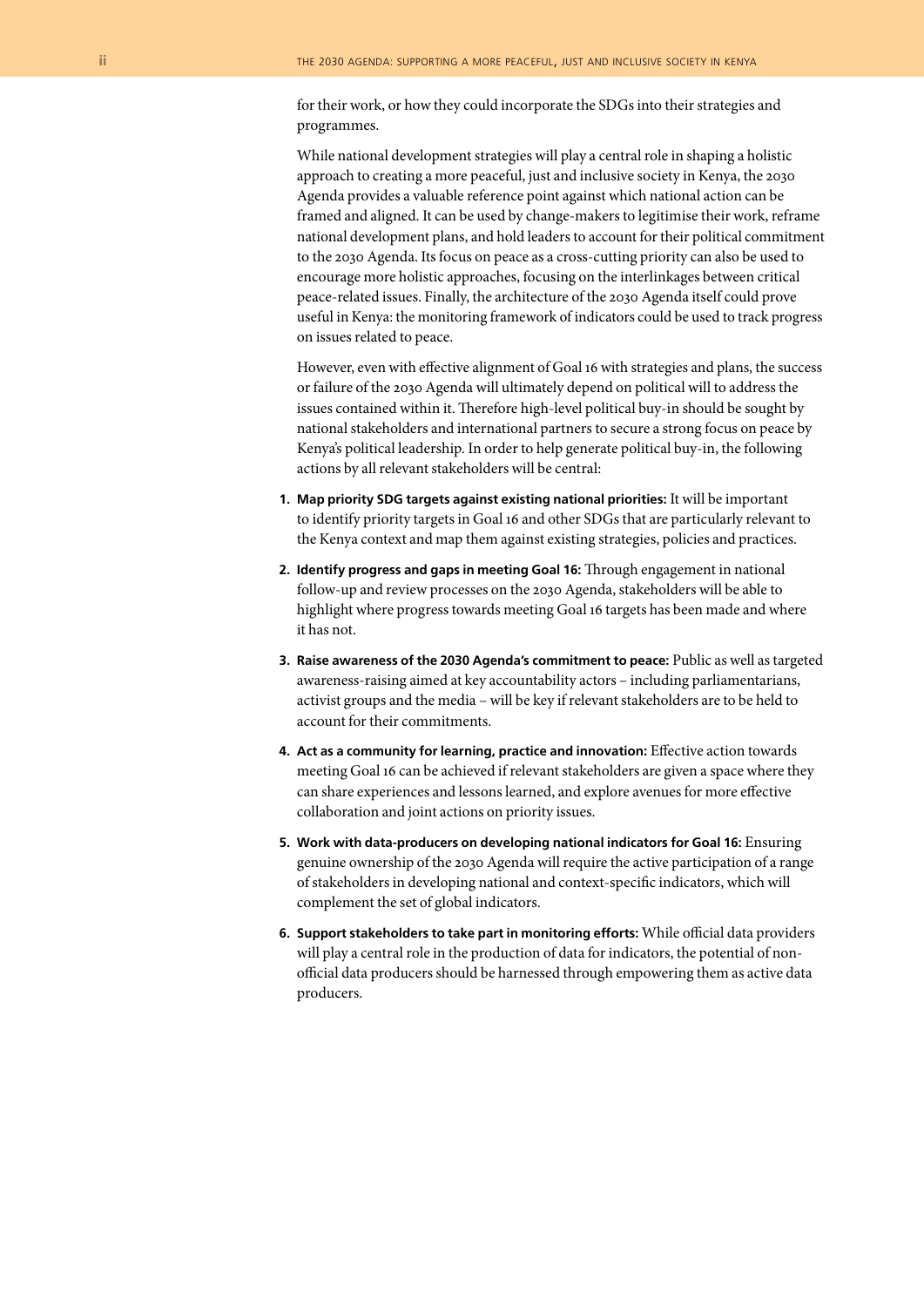### Introduction

1

despite making considerable progress since 2000 in areas such as maternal mortality, primary school enrolment, and growth in gross domestic product (GDP), the sustainability of Kenya's development continues to be jeopardised by the threat of violence and insecurity. The combination of risks associated with issues such as electionrelated violence, poor security provision, and the proliferation of illicit arms has the potential to derail Kenya's positive development trajectory.

The 2030 Agenda and its Sustainable Development Goals (SDGs)<sup>1</sup> provide an opportunity for Kenya to address these challenges. The new global development framework, adopted by world leaders in September 2015, identifies peace as one of five crosscutting priorities. It also includes a dedicated Goal 16, which promotes a positive and sustainable peace by seeking to "Promote peaceful and inclusive societies for sustainable development, provide access to justice for all and build effective, accountable and inclusive institutions at all levels". The 12 targets of Goal 16 focus on issues such as inclusive governance, corruption, violence reduction, access to justice and illicit financial and arms flows. There are also key targets for peace across the 2030 Agenda – for example, in Goal 10 on inequality, Goal 5 on gender equality and Goal 1 on poverty.

Countries around the world, including Kenya, need to take action on all of these issues if the vision for peace set out in the 2030 Agenda is to be realised. However, taking action to meet the SDGs is not only the responsibility of governments; United Nations (UN) agencies, civil society groups, businesses, and donors are also expected to play a role in what is envisaged as a multistakeholder implementation partnership.

This report illustrates how Goal 16 could be leveraged to build a more peaceful, just, and inclusive Kenyan society through the use of the existing national development, governance, and peacebuilding frameworks, institutions, and organisations. It draws upon an ongoing research project, the first phases of which were carried out in Kenya between October 2015 and March 2016.2 The research focuses on three of the 12 targets under Goal 16 (see Table 1):

- **16.1:** Significantly reduce all forms of violence and related death rates everywhere
- **16.4:** Significantly reduce illicit financial and arms flows, strengthen the recovery and return of stolen assets and combat all forms of organised crime
- **n 16.7:** Ensure responsive, inclusive, participatory and representative decision-making at all levels

**<sup>1</sup>** United Nations General Assembly (2015), 'Transforming our World: the 2030 Agenda for Sustainable Development' (New York: UN General Assembly).

**<sup>2</sup>** Research included desk-based research and interviews with 39 key informants from a cross section of civil society organisations (international, national and local), government departments and ministries, international development partners and donors, institutions of higher learning, and individual experts, analysts and practitioners in relevant fields in Kenya.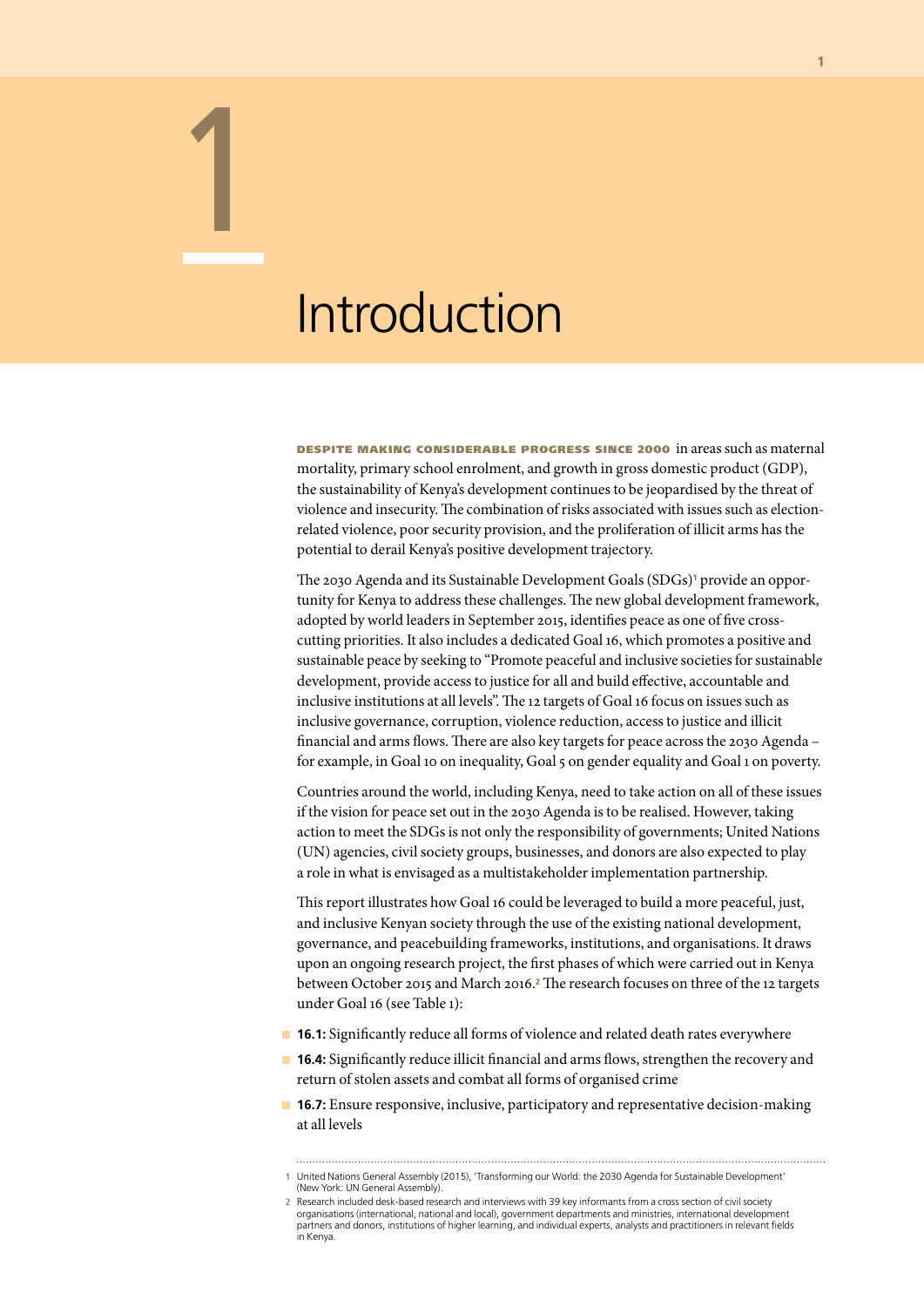Aside from reasons of scope, the rationale for focusing on these targets was that they relate to three priority issues for addressing conflict and insecurity in Kenya – namely, violence reduction, illicit arms trafficking, and governance. However, as the report concludes, if these three targets are to be met, action will be required on a more holistic front that addresses a range of other SDG targets.

#### **Table 1: Goal 16 targets**

**16.1** Significantly reduce all forms of violence and related death rates everywhere

**16.2** End abuse, exploitation, trafficking, and all forms of violence against and torture of children

**16.3** Promote the rule of law at the national and international levels, and ensure equal access to justice for all

**16.4** By 2030, significantly reduce illicit financial and arms flows, strengthen the recovery and return of stolen assets, and combat all forms of organised crime

**16.5** Substantially reduce corruption and bribery in all their forms

**16.6** Develop effective, accountable, and transparent institutions at all levels

**16.7** Ensure responsive, inclusive, participatory, and representative decision-making at all levels

**16.8** Broaden and strengthen the participation of developing countries in the institutions of global governance

**16.9** By 2030, provide legal identity for all, including birth registration

**16.10** Ensure public access to information and protect fundamental freedoms, in accordance with national legislation and international agreements

**16.a** Strengthen relevant national institutions, including through international cooperation, for building capacity at all levels, in particular in developing countries, to prevent violence, and combat terrorism and crime

**16.b** Promote and enforce non-discriminatory laws and policies for sustainable development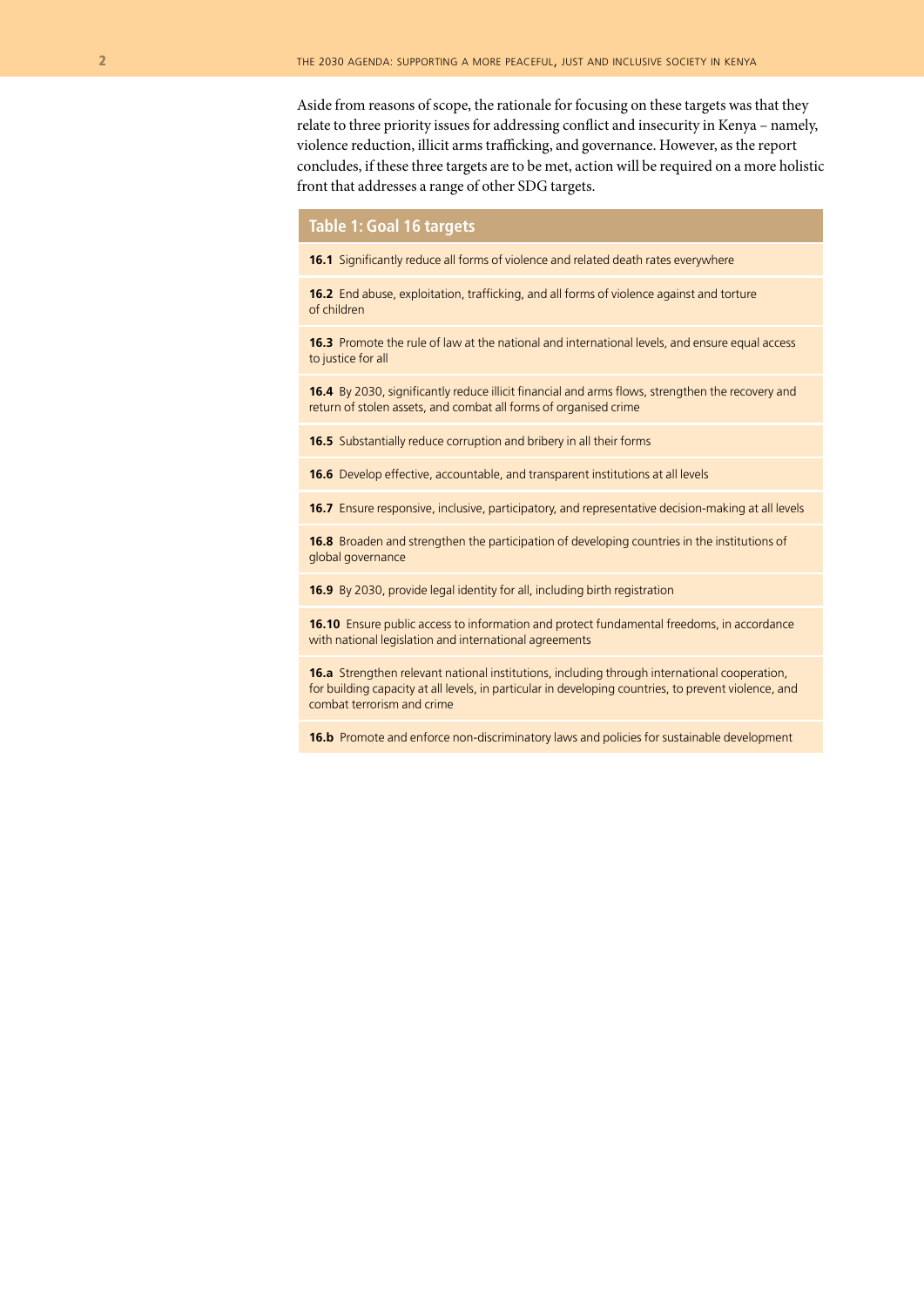# Kenya and the 2030 Agenda

#### Kenya's engagement in the 2030 Agenda process

2

**Uhuru Kenyatta, President of the Republic of Kenya, addresses the United Nations summit for the adoption of the post-2015 development agenda. 25 September 2015, United Nations, New York.** © un photo/amanda voisard

kenya played <sup>a</sup> key role in the process leading to the agreement of the 2030 Agenda, with its Permanent Representative to the UN serving as the co-chair of the SDG negotiations. This included co-chairing the Open Working Group, which successfully identified the 17 SDGs and 169 targets in 2014, as well as the intergovernmental negotiations between 193 member states, which commenced in January 2015 and ended in July 2015.



President Uhuru Kenyatta's active participation in the UN Summit, during which the SDGs were adopted, is another indication of Kenya's commitment to the SDGs.<sup>3</sup> Kenya's leadership has also signalled that building a more peaceful and inclusive society will be a national priority – during the General Debate of the 70th UN General Assembly in September 2015, President Kenyatta stated that: "We must focus all efforts to ending poverty and to promoting sustainable peace and security… Kenya will pay special attention to fundamental sustainable development issues that were previously

**3** Government of Kenya (2015), 'President Kenyatta thanks UN Member States for confidence in Kenya as SDGs adopted', 26 September (www.president.go.ke/2015/09/26/president-kenyatta-thanks-un-member-states-for-confidence-in-kenya-assdgs-adopted/#).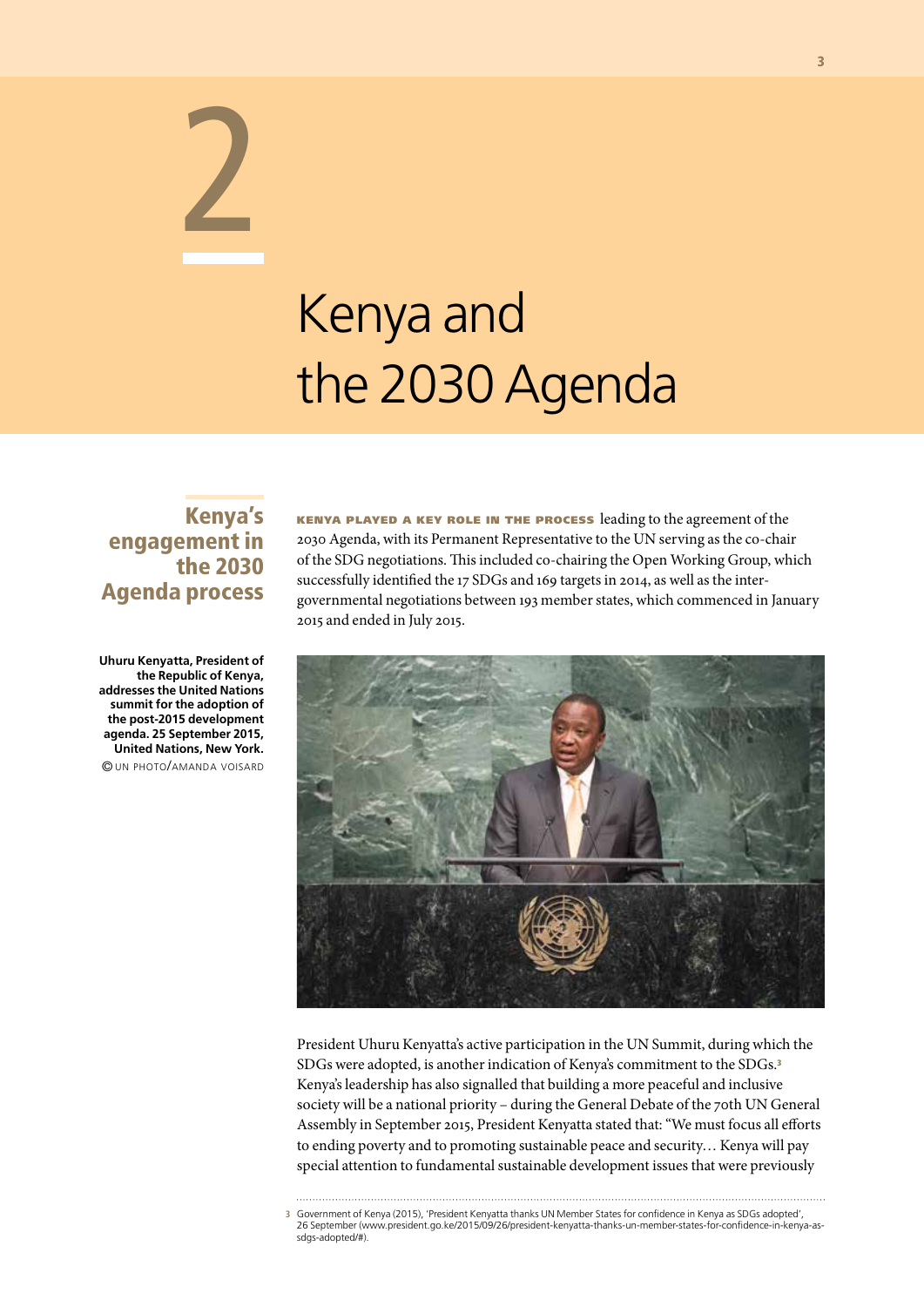left out of the MDGs [Millennium Development Goals] framework, especially… the promotion of peaceful and inclusive societies which remain critical for the realization of peace and security, and sustainable development".<sup>4</sup>

Other actors within the Kenyan government have voiced support for Goal 16 specifically. For example, one official highlights the linkages with development:

*"Establishing peace, justice and strong institutions, is more of a development challenge and should not be seen as a security challenge. Assisting countries emerging from conflict requires an approach that incorporates coherence between political, security, development, human rights and the rule of law."* <sup>5</sup>

In addition, peace, justice and governance are increasingly recognised by Kenyan stakeholders as an integral part of development, as evidenced by explicit references in key strategies, such as Vision 2030, Kenya's national development blueprint for the period 2008–2030.6 Official statements by government representatives also indicate greater understanding of how peace relates to development. For example, in the words of one official:

*"It is not possible to tackle education without addressing Goal 16. Before we can achieve minimum gains in Goal 16, it will be a challenge to achieve other goals such as education. Because today there are teachers who say they can't go to school because of security…"* <sup>7</sup>

This report seeks to provide some guidance on how this understanding can be translated into practical action by government agencies and other stakeholders.

#### Implementing the 2030 Agenda in Kenya

The 2030 Agenda emphasises the important role of national policies and development strategies in implementing the SDGs. Indeed, it states that: "cohesive nationally owned sustainable development strategies, supported by integrated national financing frameworks, will be at the heart of our efforts".8 The need for governments and public institutions to collaborate with stakeholders such as regional and local authorities, academia, philanthropic organisations and others is also recognised in the 2030 Agenda.



**<sup>4</sup>** President Uhuru Kenyatta (2015), General Debate of the 70th United Nations General Assembly, September.

**6** Kenya Vision 2030, 'Moving to the future as a nation' (www.vision2030.go.ke/index.php/pillars/#tab-id-3).

- **8** *Op cit* UN General Assembly note 1.
- **9** For more information on the MDG process in Kenya, please see the pull-out box on page 5.

**Grace, a Turkana Elder, discusses security issues with women in Emeret village, close to Isiolo town. While the village is mostly inhabited by Turkana people, it has been the scene of violence over resource competition with other ethnic groups.**

© saferworld/abraham ali

**<sup>5</sup>** United Nations (2015), 'Kenya's Ambassador, Anthony Andanje, welcoming Sustainable Development Goal 16 during UN Security Council First Open Debate on Root Causes of Conflict', Press Release, 7 November (www.un.org/press/en/2015/ sc12124.doc.htm).

**<sup>7</sup>** Interview, official from the Government of Kenya, Nairobi, February 2016.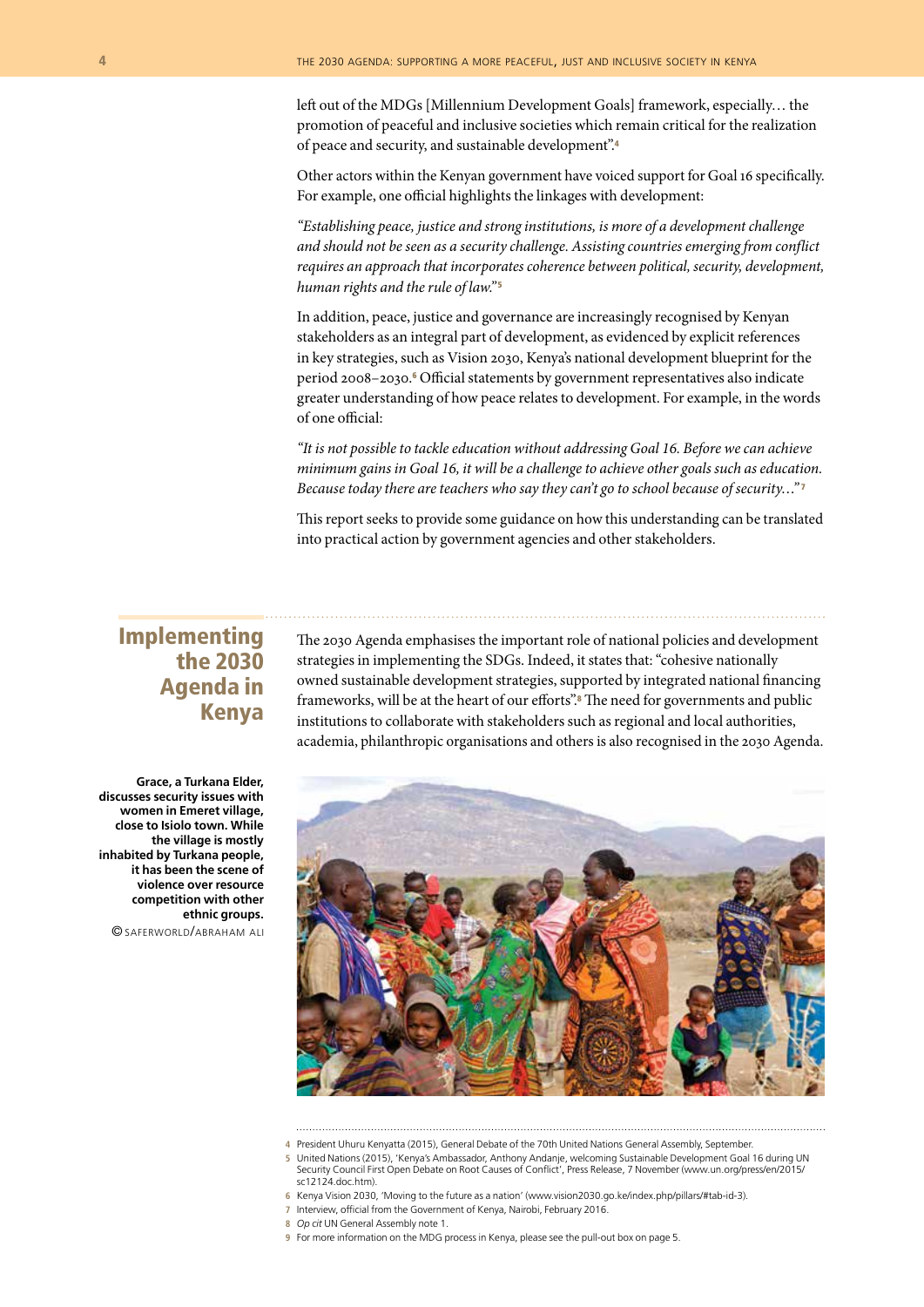Implementing the SDGs in Kenya will not require 'reinventing the wheel', as existing structures can be used that were established for the Millennium Development Goals (MDGs).<sup>9</sup> Thus there is already a national focal point for the MDGs within the Ministry of Devolution and Planning, and this will play a similar role for the SDGs. The focal point – the Enablers Coordination Directorate – is intended to offer technical backstopping for SDG implementation within the government and for other stakeholders. It will periodically track and report on the SDGs in the country and will be responsible for coordinating the preparation of periodic 'SDGs Progress Reports'.10 The need for a 'whole-of-government' approach became clear during the MDGs period, when the Ministry of Devolution and Planning was solely responsible for leading implementation. Thus, SDG points of contact have been appointed in all of the line ministries to ensure collaboration and coordination during the SDG implementation process.<sup>11</sup>

The government has reportedly developed a roadmap for SDG implementation, in collaboration with the United Nations Development Programme (UNDP).12 This will focus on advocacy and sensitisation as well as on the domestication and mainstreaming of the SDGs into national and local plans, strengthening data capacities, and domestic resource mobilisation. The roadmap is due to be launched in June 2016.13 The Ministry of Devolution and Planning is also reportedly developing a consultation process on the SDGs.<sup>14</sup>

#### **Box 1: Kenya and the Millennium Development Goals**

n MDG<sup>15</sup>-based **planning** was launched in Kenya as a response to the Millennium Declaration. It was guided by a 2005 Cabinet Memo directing all ministries, departments, and agencies to mainstream the MDGs into their development processes. Key processes included: the 2001 Poverty Reduction Strategy Paper and the Economic Recovery Strategy for Wealth and Employment Creation (ERS) (2003–2007). The first and second Medium Term Plans for Vision 2030 also mainstreamed MDGs into the national development objectives to be pursued to the year 2015 and beyond.

**Coordination and reporting** on the MDGs in Kenya was conducted through the MDGs national focal point. The focal point reported on MDG progress in the country, and was tasked with coordinating the preparation of the biennial 'MDGs Progress Reports'.

In the civil society domain, the SDG Kenya Forum was launched in March 2016, and this will serve as a platform for coordination and collaboration among Kenyan civil society organisations (CSOs). It aims to create synergies in implementing the SDGs, and to enhance civil society engagement with the government in areas such as implementation, monitoring, accountability, and financing for development. The creation of the SDG Kenya Forum is an important step towards a more coordinated civil society engagement on the SDGs: it was formed and funded by leaders from 20 non-governmental organisations (NGOs), who came together during the negotiations on the SDGs. At the time of writing, the forum was in the process of setting up its structure and developing a strategy.<sup>16</sup>

In terms of international partners, UNDP has begun to support the Kenyan government in implementing the SDGs. This has included developing the roadmap for SDG implementation together with the government, and working with several countylevel governments to align their local development plans – the County Integrated Development Plans – with the SDGs.17

- **13** *Ibid*.
- **14** Key informant interviews, Nairobi, February 2016.
- **15** Ministry of Devolution and Planning, Government of Kenya (2013), 'Millennium Development Goals: Status Report for Kenya 2013', p 2 (www.ke.undp.org/content/kenya/en/home/library/mdg/2014-mdg-status-report-for-kenya.html).
- **16** Dalitz A (2016), 'Kenya's Civil Society Treads the Sustainable Development Pathway', UNDP Kenya, March
- (http://sdgfunders.org/blog/kenyas-civil-society-treads-the-sustainable-development-pathway/lang/en/).

**<sup>10</sup>** Key informant interviews, Nairobi, February 2016.

**<sup>11</sup>** Key informant interview, June 2016.

**<sup>12</sup>** *Ibid*.

**<sup>17</sup>** Key informant interview, June 2016.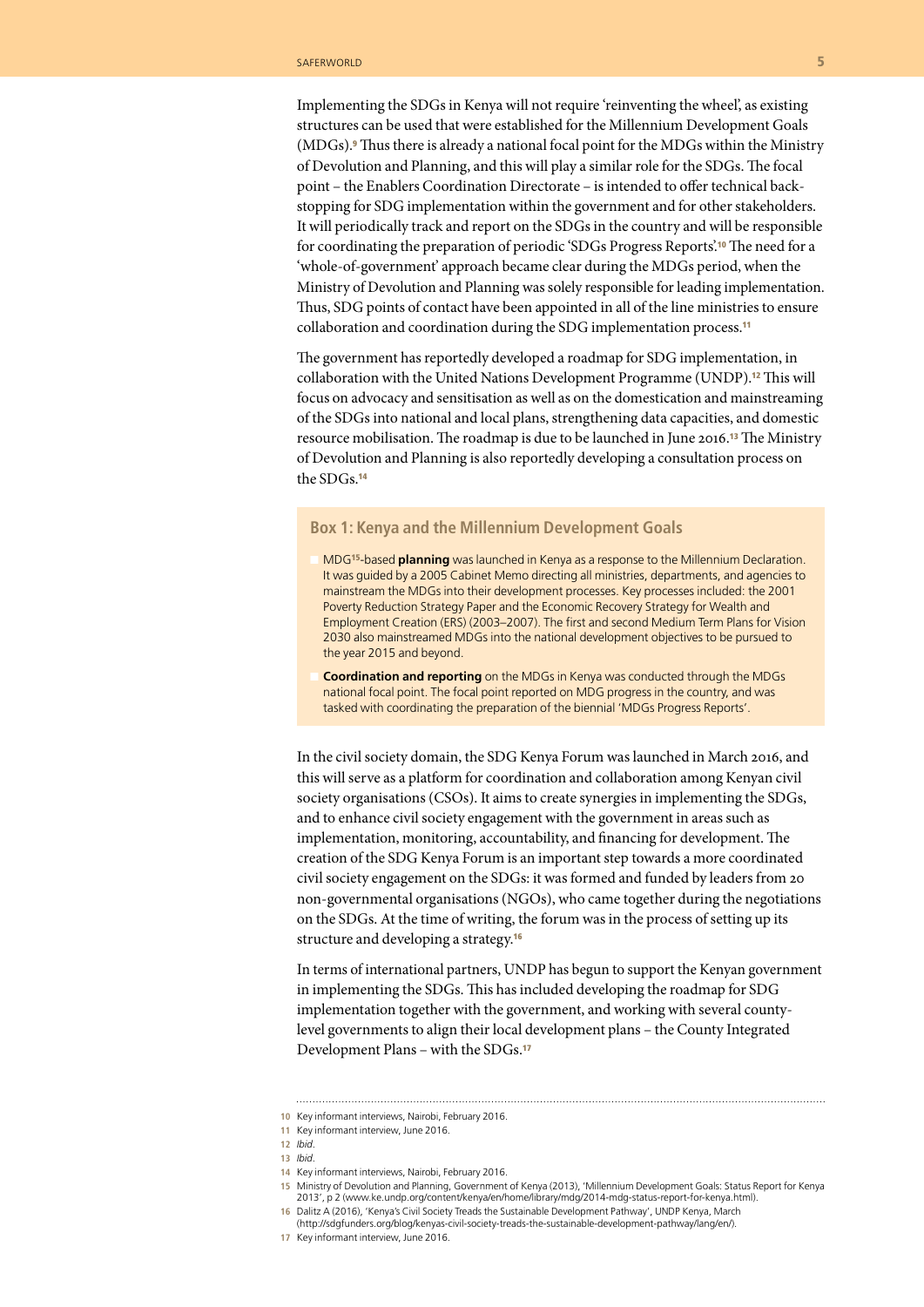Nonetheless, the SDGs and Goal 16 have so far had little influence on the policies and practices of stakeholders concerned with addressing violence and insecurity in Kenya. Aside from the institutional developments mentioned above, it was clear from interviews conducted with state and non-state actors in early 2016, that there was no detailed plan on how to pursue and coordinate specific SDG-related interventions in Kenya.<sup>18</sup>

Based on Saferworld's research, it is further apparent that there is low awareness of the SDGs – in particular in terms of the content of Goal 16 – among many government officials, even those who work specifically on peace-related issues. Similarly, many civil society actors have yet to grasp how the SDGs are relevant for their work, or how they could incorporate the SDGs into their strategies and programmes. In part this reflects the widespread view that the primary reference points for their work will continue to be the existing national development plans and Kenya's constitution.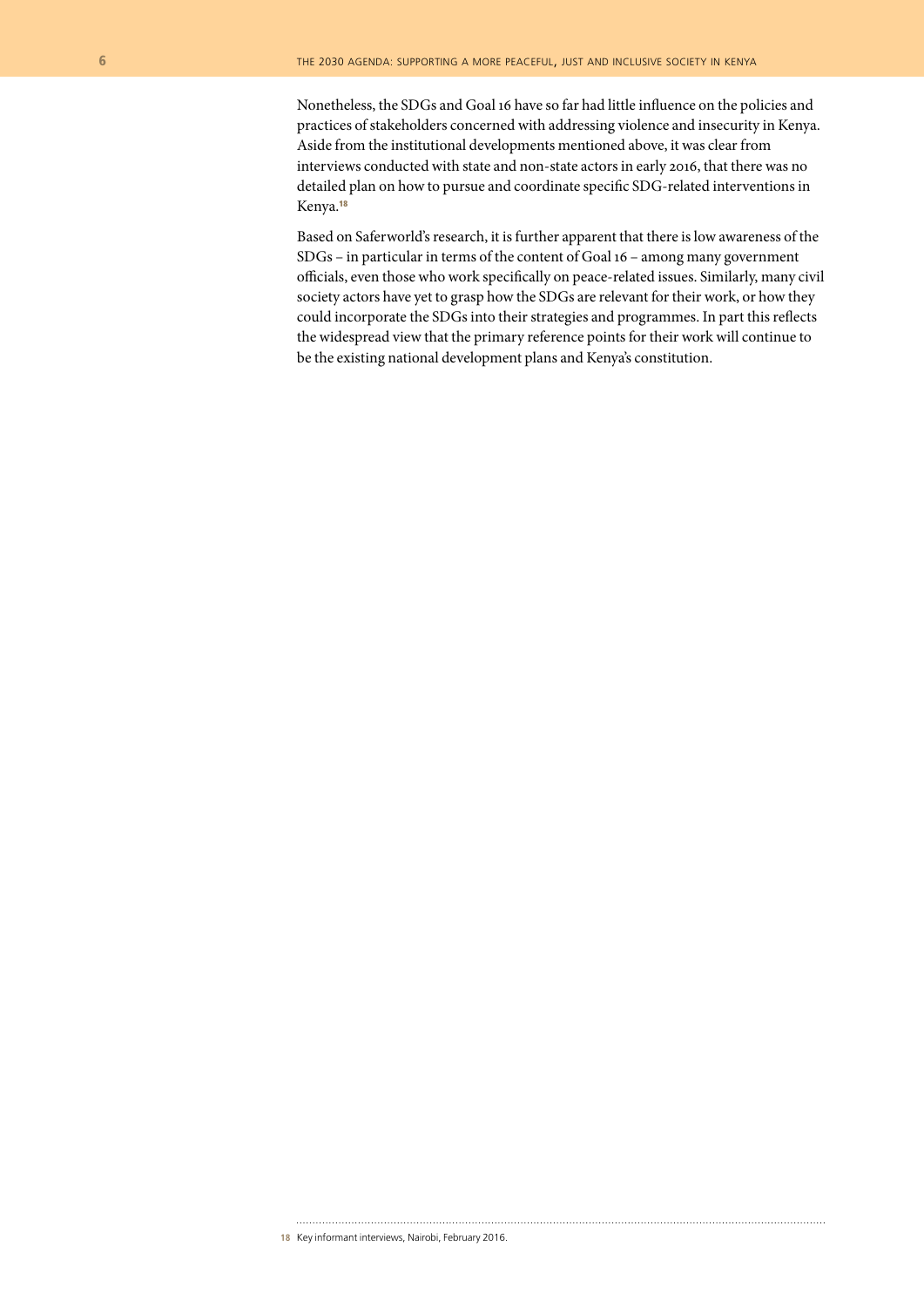## Current risks to peace in Kenya

3

although kenya's stated commitment to implementing the SDGs is encouraging, a number of factors risk derailing efforts to achieve the vision of peaceful, just and inclusive societies set out in the 2030 Agenda. Violence in Kenya has proved a recurring obstacle for development progress. For example, GDP growth shrank considerably in 2009 following election-related violence.19 The Global Peace Index estimates that in 2013 violence cost Kenya US\$9.8 billion, or 7 per cent of its GDP.<sup>20</sup>

The following risks – identified through the research process and interviews with key stakeholders – are far from comprehensive, but highlight some of the priority issues to be addressed.

**Election-related violence:** Kenya has held seven multiparty elections since 1993 and all but two of them (in 2002 and 2013) have been accompanied by violence and displacement. These cycles of electoral violence have been fuelled by political elite manipulation of ethnic identities, exploiting long-running intercommunity tensions, notably over land, and perpetuating a 'winner-takes-all' system of politics.<sup>21</sup> Perceptions of identity-based exclusion or marginalisation have thus underpinned the cycle of electoral violence in Kenya. Ethnic and political tensions have begun to intensify ahead of the general elections in 2017. Protesters have taken to the streets to call for the Independent Electoral Boundaries Commission (IEBC) to be dissolved due to its perceived bias, and the main opposition leaders have threatened to boycott the elections if the IEBC is not reformed.22 Clashes between the police and protesters have already resulted in several deaths, and there are fears of a repeat of the violence that erupted after the 2007 elections.<sup>23</sup>

**Land and boundary disputes:** Closely associated with identity politics, there are two dimensions to localised violent conflict over land. First is land speculation by elites in locations where large flagship development projects are due to be established. The alienation of local communities from their land in such cases has been a major factor in land-related conflicts. Second, despite the creation of a National Land Commission (NLC), many structural and historical problems over land and boundaries remain

**23** Burke J (2016), 'Kenyan police in fresh clashes with political activists', 23 May, *The Guardian*.

**<sup>19</sup>** *Op cit* Ministry of Devolution and Planning note 15.

**<sup>20</sup>** Institute for Economics and Peace (2015), 'Global Peace Index 2015' (Institute for Economics and Peace)

**<sup>21</sup>** Halakhe B.A (2013), '"R2P in Practice": Ethnic Violence, Elections and Atrocity Prevention in Kenya', Occasional Paper Series No. 4 (New York: Global Centre for the Responsibility to Protect), pp 6–7.

**<sup>22</sup>** Al Jazeera (2016), 'Protests in Kenya as opposition marks "Day of Rage"', Al Jazeera. (www.aljazeera.com/news/2016/06/ protests-kenya-opposition-marks-day-rage-160606072256568.html).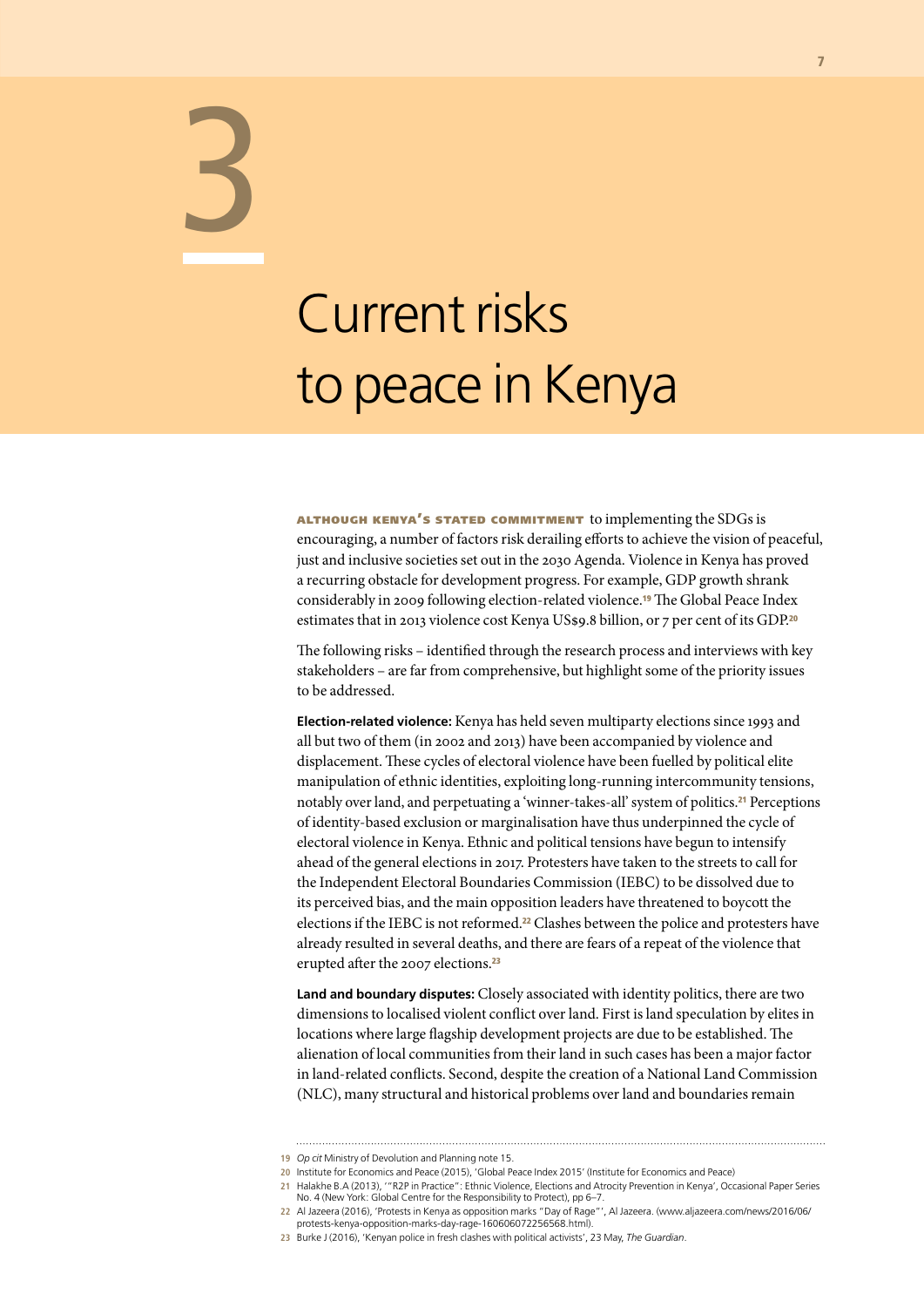**An armed herder looks after his cattle near the border town of Moyale, Kenya.** © irin/siegfried modola



unresolved. Thus land disputes and boundary issues are at the heart of community grievances about historical injustices, both real and perceived.

**Ideologically motivated violence:** Many interviewees regarded ideologically motivated violence to be the primary security threat facing Kenya. Following Kenya's military intervention in Somalia in 2011, al-Shahaab has launched numerous attacks in the country, leading to more than 500 fatalities and the disruption of economic and social life, including in the important tourist sector.<sup>24</sup> Interviewees felt that security providers had yet to develop an effective strategy to respond to this threat. State security actors have tended to adopt coercive responses, which have undermined efforts to tackle the issue at root. Civil society actors for their part have not yet clearly defined what peacebuilding approaches would be most effective in preventing and reducing ideologically motivated violence.<sup>25</sup>

**Exclusion from decision-making processes:** A key driver of conflict in Kenya has been political exclusion and marginalisation. Despite some positive developments – including the 2010 constitution, which led to increased public participation in governance and decision-making processes through the devolution of power to counties – several key challenges remain. Although the constitution does not provide for citizenship on ethnic grounds, "the status of 'outsiders', or those who are not indigenous to an area, and that of 'insiders', is at the heart of conflicts in various parts of the country".26 Meanwhile, public awareness and understanding of the devolution process, and of how citizens can participate in that process, remains low. For example, a study by Transparency International from 2014 found that only 15 per cent of Kenyans had participated in citizen consultation forums at the county level in the previous 12 months.27 There have also been cases where people have felt excluded from consultations at the county level, since they did not receive information on planned consultations.<sup>28</sup> In addition, various forms of discrimination against women continue to impact on their ability to participate in political processes.<sup>29</sup>

- **26** Kanyinga K (2014), 'Kenya: Democracy and Political Participation', Open Society Foundations, pp 73–74
- (https://www.opensocietyfoundations.org/sites/default/files/kenya-democracy-political-participation-20140514.pdf).
- **27** Transparency International Kenya (2014), 'Is it my business? A national opinion poll on devolution and governance in Kenya', June.
- **28** Saferworld (2015), 'Isiolo County conflict analysis', June.
- **29** *Ibid* pp 15–17.

**<sup>24</sup>** National Consortium for the Study of Terrorism and Responses to Terrorism (2015), 'Al-Shabaab Attack on Garissa University in Kenya', Background report, p 2. (https://www.start.umd.edu/pubs/STARTBackgroundReport\_alShabaabGarissaU\_ April2015.pdf).

**<sup>25</sup>** Key informant interviews, October–November 2015.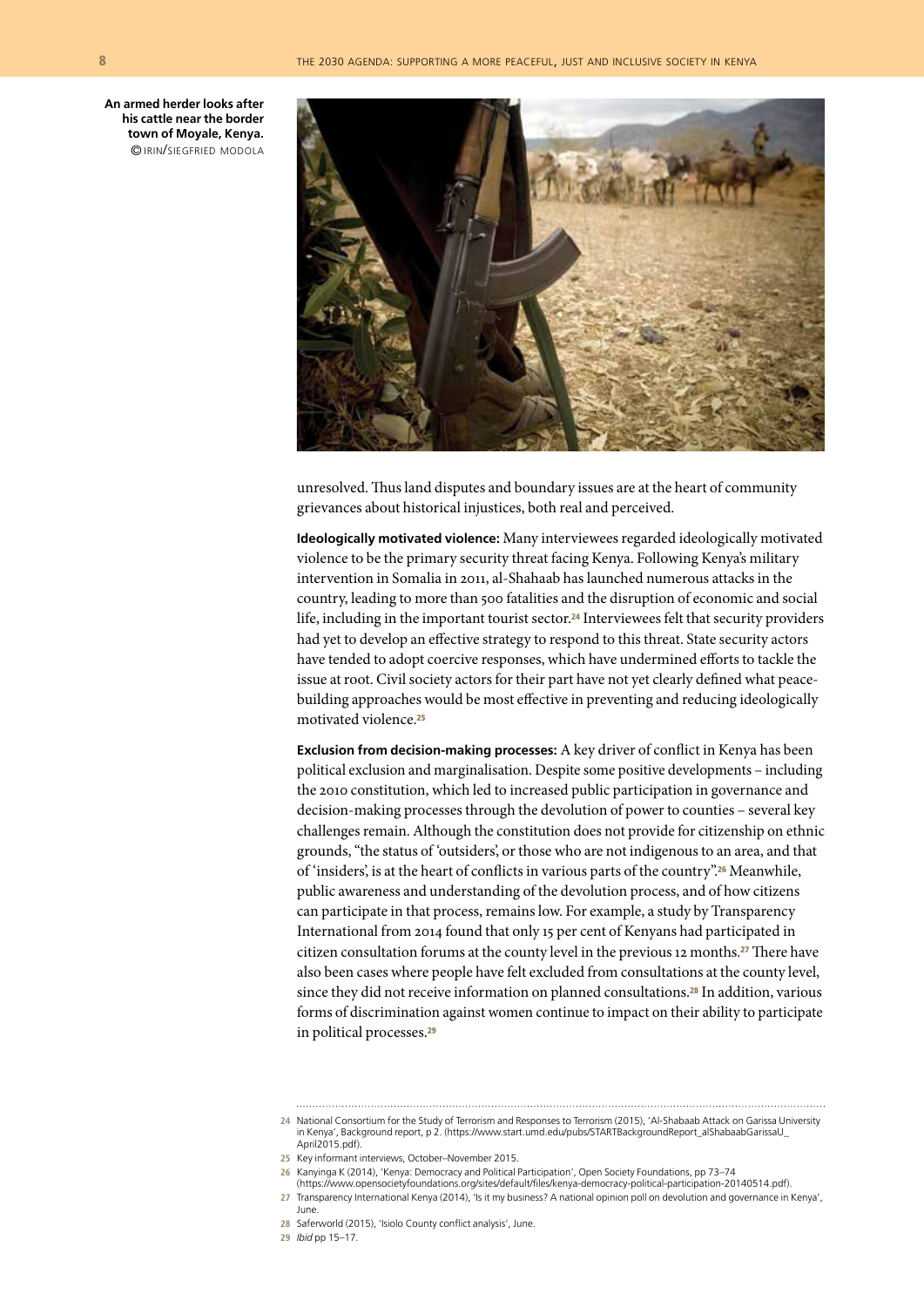**Competition over extractive resources:** Another increasingly prominent conflict risk factor is over extractive resources. At the local level, the prospect of new resource wealth can exacerbate divisions and existing tensions between groups. For example, recent discoveries of oil deposits in Turkana have aggravated competing boundary claims by rival communities in West Pokot County. This underscores the need for clearer demarcation of boundaries across the country. The bigger picture is about the need for a policy framework based on the principle of benefit-sharing, which can guide present and future natural resource extraction and ensure that the country's resources do not become yet another grievance fuelling political violence.

**Cattle rustling:** Violence associated with cattle rustling is a long-standing problem in the pastoralist regions of Kenya. It is connected to historical and socio-cultural factors, such as intercommunity rivalries, the paucity of state security provision in peripheral areas, and revenge killings perpetuated by cultural norms. In addition, local business and political elites are increasingly using cattle rustling as a means to make commercial profit and to drive out political and business rivals.30 The persistence of this challenge underscores the importance of long-term peacebuilding processes.

**Poor security provision:** Interviewees cited the public's low confidence in the police as a significant factor. It is estimated that 49 per cent of Kenyans who came in contact with the police in 2014 paid a bribe.<sup>31</sup> Claims of human rights violations perpetrated by the police also contribute to the lack of public trust. Previous research has found that the rise in organised gangs and self-armament is fuelled by absence of the state and a lack of confidence in the state security apparatus.<sup>32</sup>

**Availability of firearms:** Illicit arms trafficking and use correlates with urban crime and armed violence, especially in pastoralist areas. Studies on small arms availability in Kenya indicate a reduction in the proportion of households reported to be in possession of firearms.33 Nevertheless, interviewees remained concerned about the ease of acquiring firearms in the country. The porosity of Kenya's international borders, with several neighbouring countries mired in armed conflict, contributes to the challenge of controlling arms.



**A young Pokot warrior herds his cattle with an AKS 47 gun on his shoulder which he carries for protection against attacks from cattle rustlers from the neighbouring Turkana community.** © panos/sven torfinn

**<sup>30</sup>** IRIN News (2014), 'Cattle-rustling and the politics of business in Kenya', March 2014.

**<sup>31</sup>** Transparency International (2015), 'Global Corruption Barometer 2015: Africa'.

**<sup>32</sup>** See, for example, Ngunyi M, Katumanga M (2014), 'From Monopoly to Oligopoly: Exploration of a Four-Point Hypothesis Regarding Organized and Organic Militia in Kenya' (New York: United Nations Development Programme), p 2.

**<sup>33</sup>** In a 2003 survey, 6 per cent of households confirmed owning firearms; however, in a 2011 study, only 2.7 per cent of households surveyed admitted to firearms ownership. See Wepundi M et al. (2012), 'Availability of Small Arms and Perceptions of Security in Kenya: An Assessment', (Geneva: Small Arms Survey) p 42.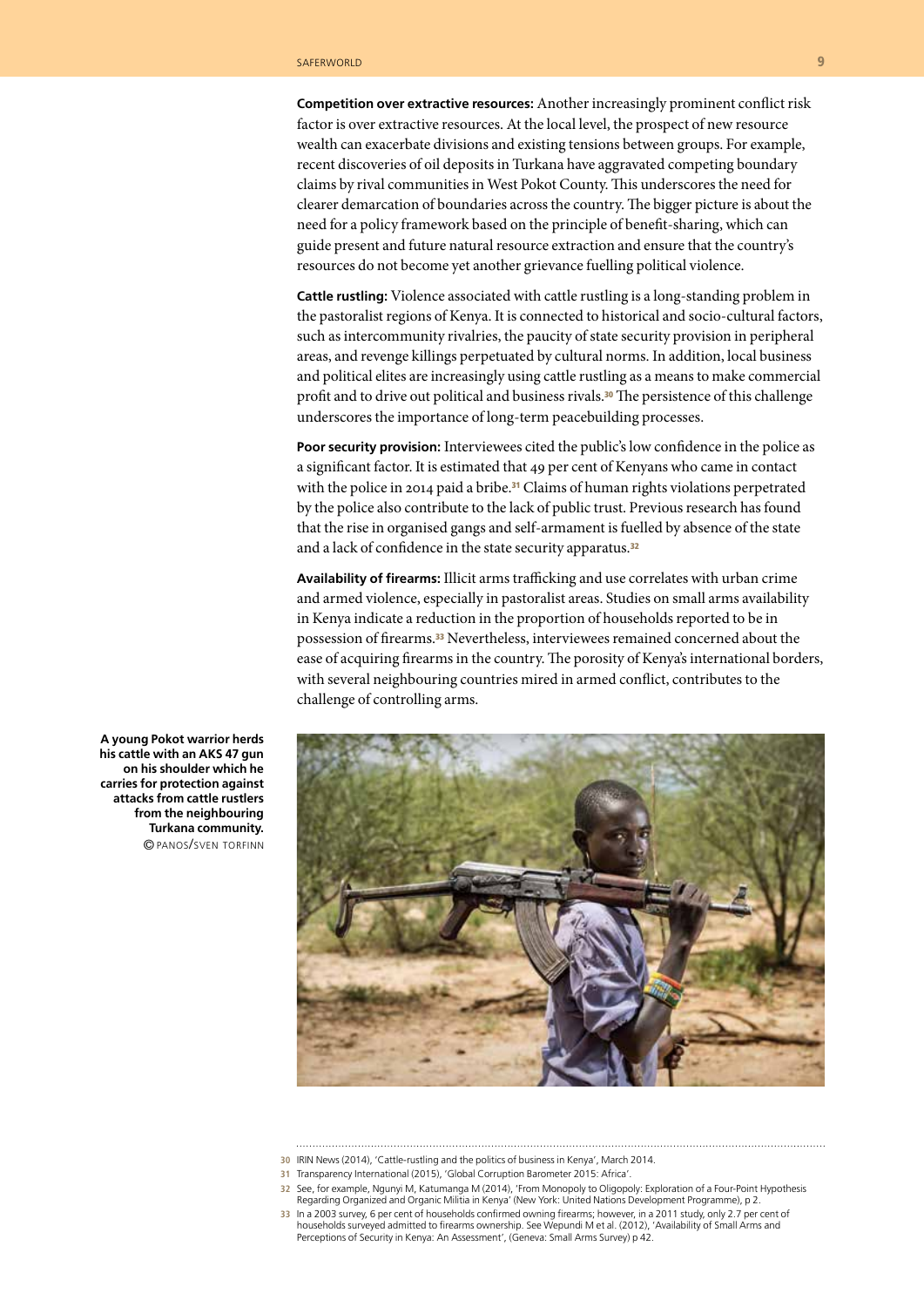# Aligning national plans and Goal 16

**THERE IS GROWING APPRECIATION** among Kenya's policymakers and civil society, as well as among international partners, that in order to achieve the SDGs, the existing institutional architecture will need to become more coordinated and action-oriented. Although a detailed plan for the implementation of the 2030 Agenda in Kenya is yet to be developed, there are several existing national policy frameworks and institutions which potentially align with Goal 16 targets.

This section gives a broad overview of the existing architecture for peaceful, just and inclusive societies in Kenya and how it can be better aligned, and identifies key opportunities as well as challenges that need to be overcome. A more thorough mapping of existing institutions and strategies can be found in Annex 1 on page 22.

**Overall** architecture for peaceful, just and inclusive societies

Before focusing on specific targets, there are a number of broad-based policy frameworks and institutions that could be leveraged to build peaceful and inclusive societies. For instance, the 2010 constitution recognises the strong link between peace, stability, and prosperity of people. More concretely, the constitution seeks to enhance the participation of people in decision-making processes, give powers of self-governance to the people, promote the interests and rights of minorities, and ensure good access to services.<sup>34</sup>

Vision 2030, the policy framework to guide Kenya's national development strategy, is the most significant instrument for achieving the vision of peace in the 2030 Agenda. The government's Second Medium Term Plan (MTP) (2013–2017) for Vision 2030, which identifies key actions for its implementation, commits to integrate the SDGs together with the unmet MDG targets of the first MTP.35 Significantly, one of Vision 2030's three pillars is the political pillar, which focuses on the rule of law, democracy, security, transparency and accountability, and peacebuilding and conflict management.<sup>36</sup>

In terms of government entities, the Vision 2030 Delivery Secretariat is responsible for coordinating, enforcing, and advocating for the implementation of Vision 2030.

4

**<sup>34</sup>** Constitution of Kenya 2010.

**<sup>35</sup>** See Government of Kenya, Second Medium Term Plan (2013–2017), 'Transforming Kenya: Pathway to devolution, socio-

economic development, equity and national unity', Government of Kenya, pp 5–6.

**<sup>36</sup>** *Op cit* Kenya Vision 2030.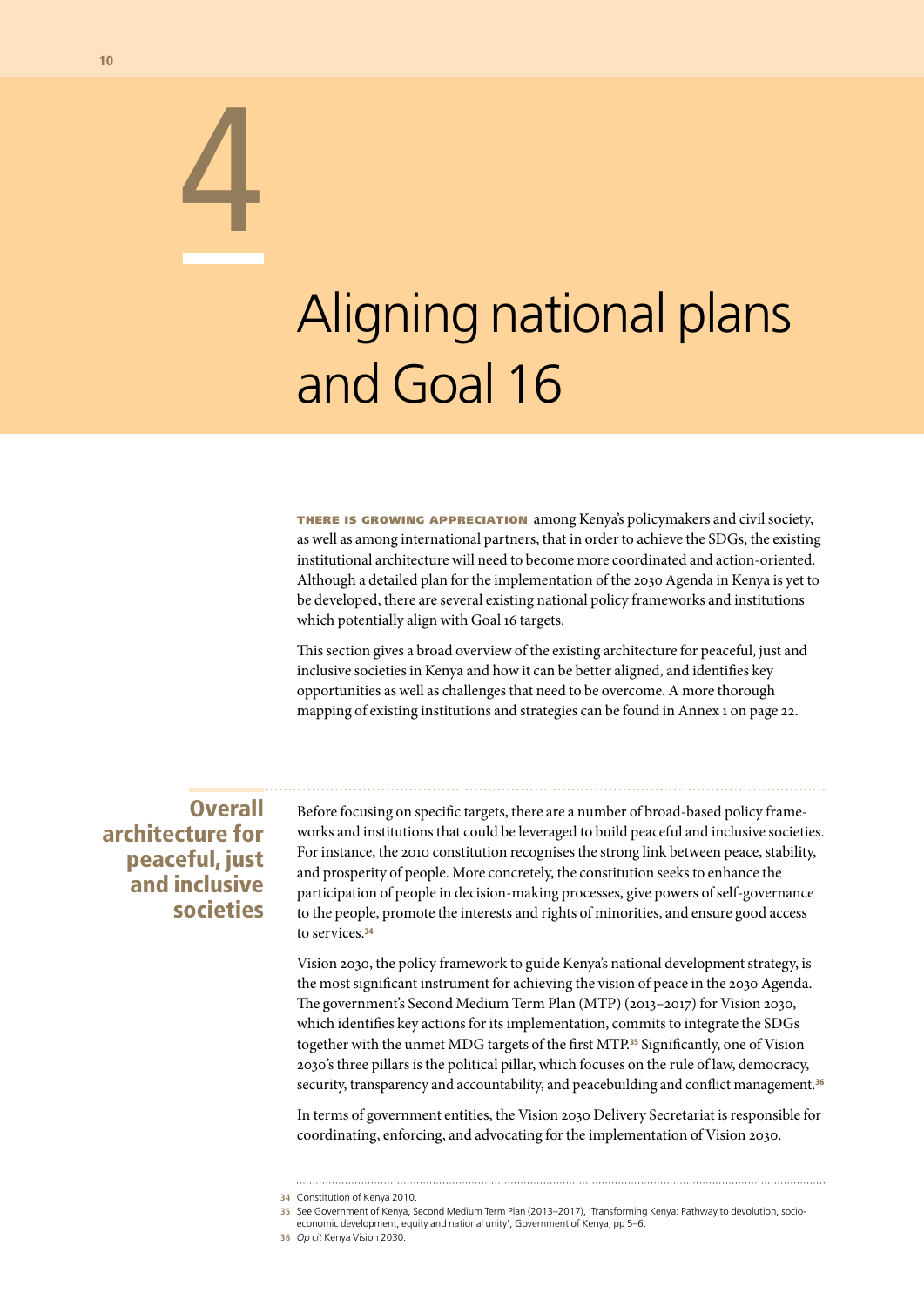#### saferworld 11 and 12 and 12 and 12 and 12 and 12 and 12 and 12 and 12 and 12 and 12 and 12 and 12 and 12 and 1

**Samburu women and baby in Isiolo County, Kenya. Safeworld is working with communities in Isiolo so that they are able to engage with county institutions, who are being encouraged to adopt conflict-sensitive approaches.**

© emmanuel <sup>o</sup> productions



Organised in line with its three pillars, the team leading the political pillar will play a potentially critical role in aligning the peace-related aspects of the SDGs with Kenya's main national development plan. In terms of monitoring progress on issues related to Goal 16, an important role will be played by the Kenya National Bureau of Statistics (KNBS), which is the principal agency of the government for collecting, analysing, and disseminating statistical data in Kenya.37 KNBS is reportedly in the early stages of establishing a multistakeholder working group on data collection, with the aim of strengthening data capacities in Kenya.<sup>38</sup>

Despite the promising array of strategies and structures for peaceful and inclusive societies, Kenya has generally had a poor track record in terms of ensuring that official policies in these areas are actually implemented.39 Several stakeholders interviewed for this research complained that Kenya had more than enough strategies and structures, and that what was needed was action. Indeed, processes of mapping and alignment are of little value if they are not followed up with implementation.

There are also actors outside the government that have an important role to play in building more peaceful and inclusive societies. There is a well-established community of national and international NGOs, and networks working on a number of issues related to Goal 16, such as access to justice, child rights, participatory democracy, freedom of information, and anti-corruption. However, civil society is facing an increasingly challenging environment with the government having imposed restrictions on fundamental freedoms and targeted civil society activists and journalists.<sup>40</sup> The greatest challenge to Kenyan civil society's role in meeting Goal 16 targets is the ever-shrinking civil society space. This is the result of increasing state controls brought about through new legislation, including a proposed cap on the amount of funds that NGOs can receive from external sources.

Finally, the international community views Kenya as a pivotal state for regional stability in the Horn of Africa and Great Lakes regions, and various development partners are thus working to relieve pressures that generate instability, including election-related violence, violent extremism, and youth unemployment. The UN also has a huge presence in Kenya with a strategy guided by the UN Development Assistance Framework (UNDAF). Within this larger framework, peace-related targets come under the

**<sup>37</sup>** Kenya National Bureau of Statistics (KNBS) Mandate (www.knbs.or.ke/index.php?option=com\_content&view=article&id=78

<sup>&</sup>amp;Itemid=503).

**<sup>38</sup>** Key informant interview, June 2016.

**<sup>39</sup>** *Op cit* Kanyinga note 26, p 18.

**<sup>40</sup>** Civicus (2015), 'Attacks on Civil Society Undermining Democracy and Development in Kenya', March, p 1 (http://nchrdk.org/wp-content/uploads/2015/03/Kenya-Policy-Action-Brief.pdf).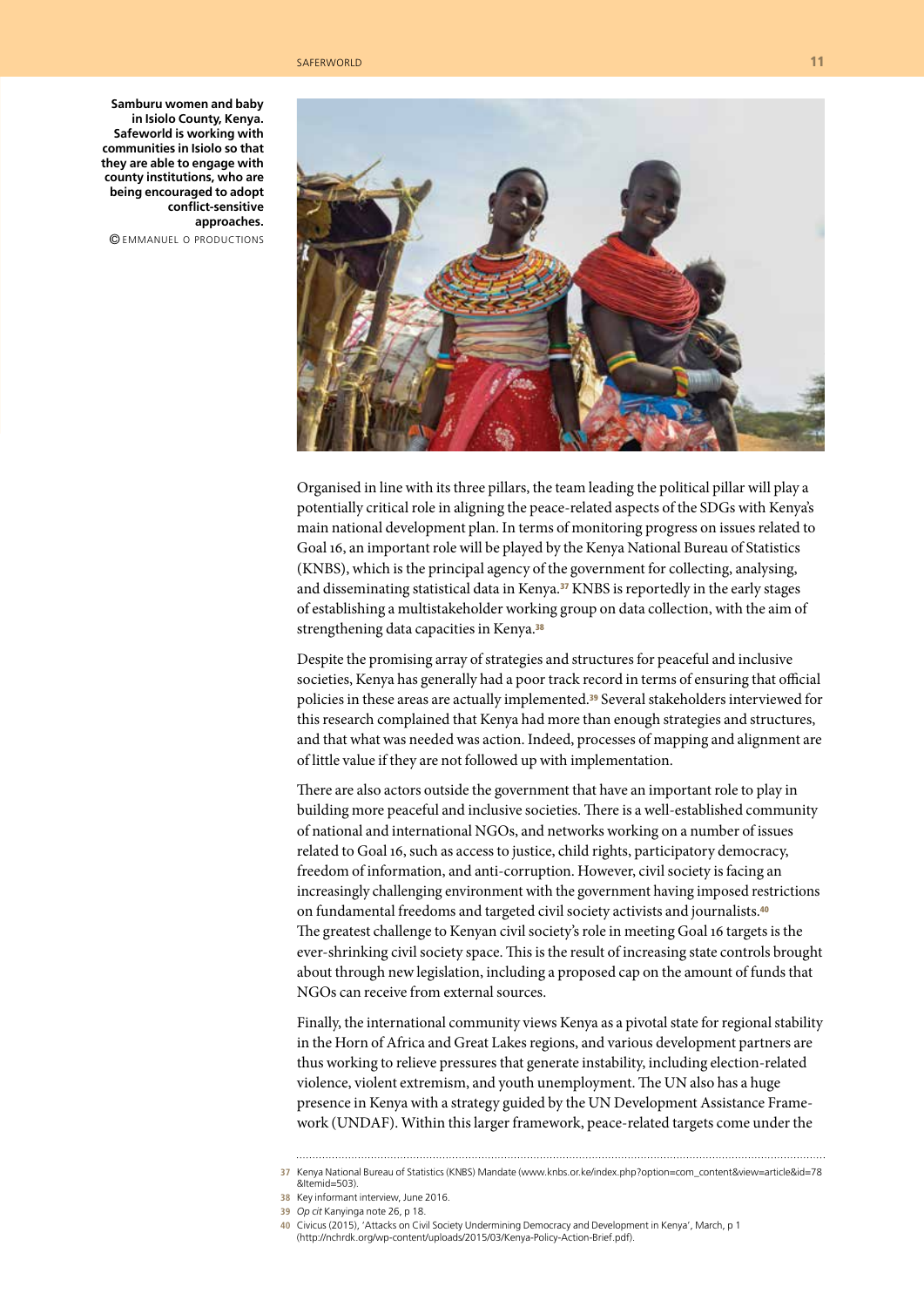transformational governance pillar, which is aligned to the political pillar of Kenya's Vision 2030.41 That Kenya has signed up to this development assistance framework represents a positive step towards implementation of development targets that reinforce peace.

#### SDG targets on violence reduction, transnational threats, and inclusive decision-making

**Target 16.1 on violence reduction** Given the many complex interlinkages between peace, governance and justice issues, and the broad policy frameworks mentioned above, a holistic approach is be required to achieve Goal 16. Nonetheless, it is still useful to frame strategic thinking at the level of Goal 16 targets. This will help ensure that relevant actors working on different peace-related issues can coordinate their efforts more effectively. Although not comprehensive, the following section gives an overview of several policy frameworks, institutions, and actors that will be important for meeting the three specific Goal 16 targets.

Kenya has a relatively well-established peacebuilding architecture, which offers potential for reducing violence. The most significant policy framework is the Sessional Paper No. 5 (2014) of the National Policy on Peace Building and Conflict Management, which was passed in August 2015. It serves to enhance coordination in prevention, mitigation, and management of conflicts, as well as inclusive peacebuilding processes. The National Peace Policy is aligned with Vision 2030, and is intended to enhance the consistency and efficiency with which the government and stakeholders design and implement appropriate interventions aimed at promoting peacebuilding and conflict management.<sup>42</sup>

In terms of government entities, the Directorate of Peacebuilding and Conflict Management – an agency within the Office of the President – brings together other government bodies, civil society, development partners, and UN agencies under an umbrella body known as the National Steering Committee on Peacebuilding and Conflict Management (NSC). The NSC leads implementation of the National Peace Policy and coordinates peacebuilding and conflict management, as well as early warning and early response initiatives in Kenya. It sits within the Ministry of Interior

**Kenyan police patrol the streets following days of unrest in Mombasa, Kenya, in August 2012.** © irin/siegfried modola



- **41** See: United Nations Development Assistance Framework (2014–2018) for Kenya.
- **42** See: Government of Kenya (2014), National Policy on Peace Building and Conflict Management, Sessional Paper No. 5.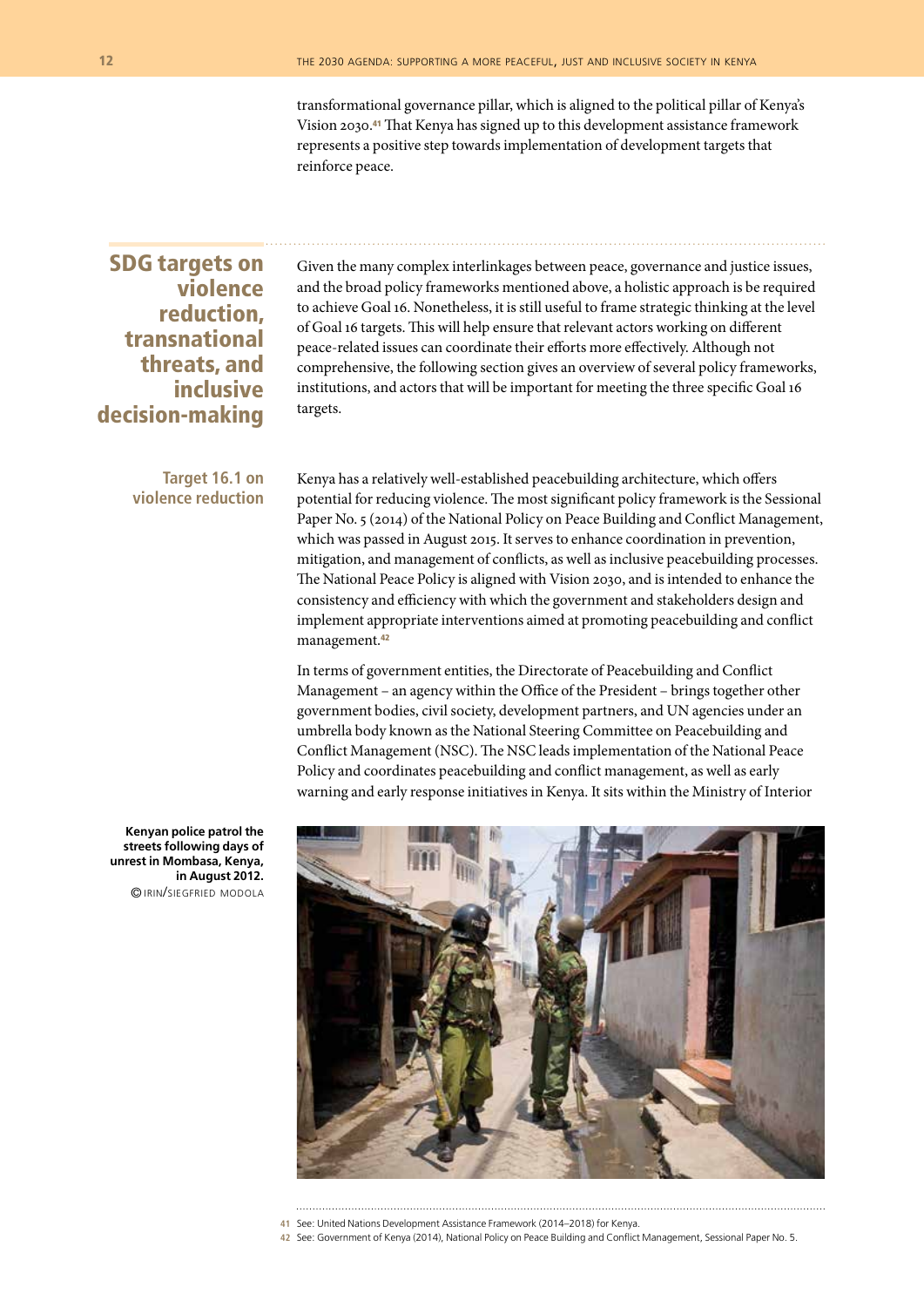and Coordination of National Government (part of the Presidency), which is the main government body leading on peacebuilding and arms control in Kenya.<sup>43</sup>

The National Cohesion and Integration Commission (NCIC) is another important constitutional body for preventing violence, given its strong focus on national peacebuilding, reconciliation, and cohesion among different ethnic, racial, and religious groups in Kenya.44 Finally, the National Crime Research Centre (NCRC) can play a key role in monitoring and measuring Kenya's progress in reducing armed violence, given its function as crime observatory.<sup>45</sup>

There is also a range of civil society peacebuilding networks and initiatives in Kenya. For example, the Peace and Development Network (PEACENET) and Partnership for Peace and Security (PfPS) have played a role in complementing government-led initiatives on peace and security. In addition, the private sector – the Kenya Private Sector Alliance (KEPSA) in particular – has been involved in peacebuilding activities, such as efforts to mitigate the risk of violence ahead of the 2013 elections. This included deploying influential business people to convince political candidates to make a commitment to peaceful elections in 2013,46 funding media training on conflict-sensitive reporting, and conducting employee seminars in order to build trust and mitigate ethnic tensions.<sup>47</sup>

#### **Target 16.4 on transnational threats**

Illicit arms trafficking remains a major security challenge in Kenya, so target 16.4 on addressing transnational threats such as illicit arms flows is highly relevant. The government's Draft Policy on Small Arms and Light Weapons (SALW) has the potential to contribute to reducing illicit arms flows in Kenya. One of its objectives is to provide synergy and coordination for the management and control of SALW through legal, institutional, and regulatory frameworks. While this policy is still in draft form, the government has committed to finalising it within the Second MTP of Vision 2030.



**Arms and Light Weapons and Kenyan civil society organisations to carry out arms reduction initiatives at both the national and community level.** © saferworld

**Small arms and light weapons are destroyed in Kenya. Saferworld has supported the Kenya National Focal Point on Small** 

- **43** *Ibid*.
- **44** National Cohesion and Integration Commission (NCIC), 'NCIC Strategic Plan 2015–2020: Consolidating the Foundation for a Cohesive Nation within a Devolved System of Governance', p 35.
- **45** See Articles 4 and 5 of the National Crime Research Centre Act 1997 (rev. 2012).
- 46 Several initiatives engaged in these efforts, including the 'Mkenya Daima' campaign, an initiative by the umbrella business<br>.organisation, the Kenya Private Sector Alliance (KEPSA), the primary aim of which was to contr See also: Owuor V, Wisor S (2014), 'The role of Kenya's private sector in peacebuilding: the case of the 2013 election cycle', May. (Broomfield: One Earth Future Foundation)

**47** *Ibid* One Earth Future et al.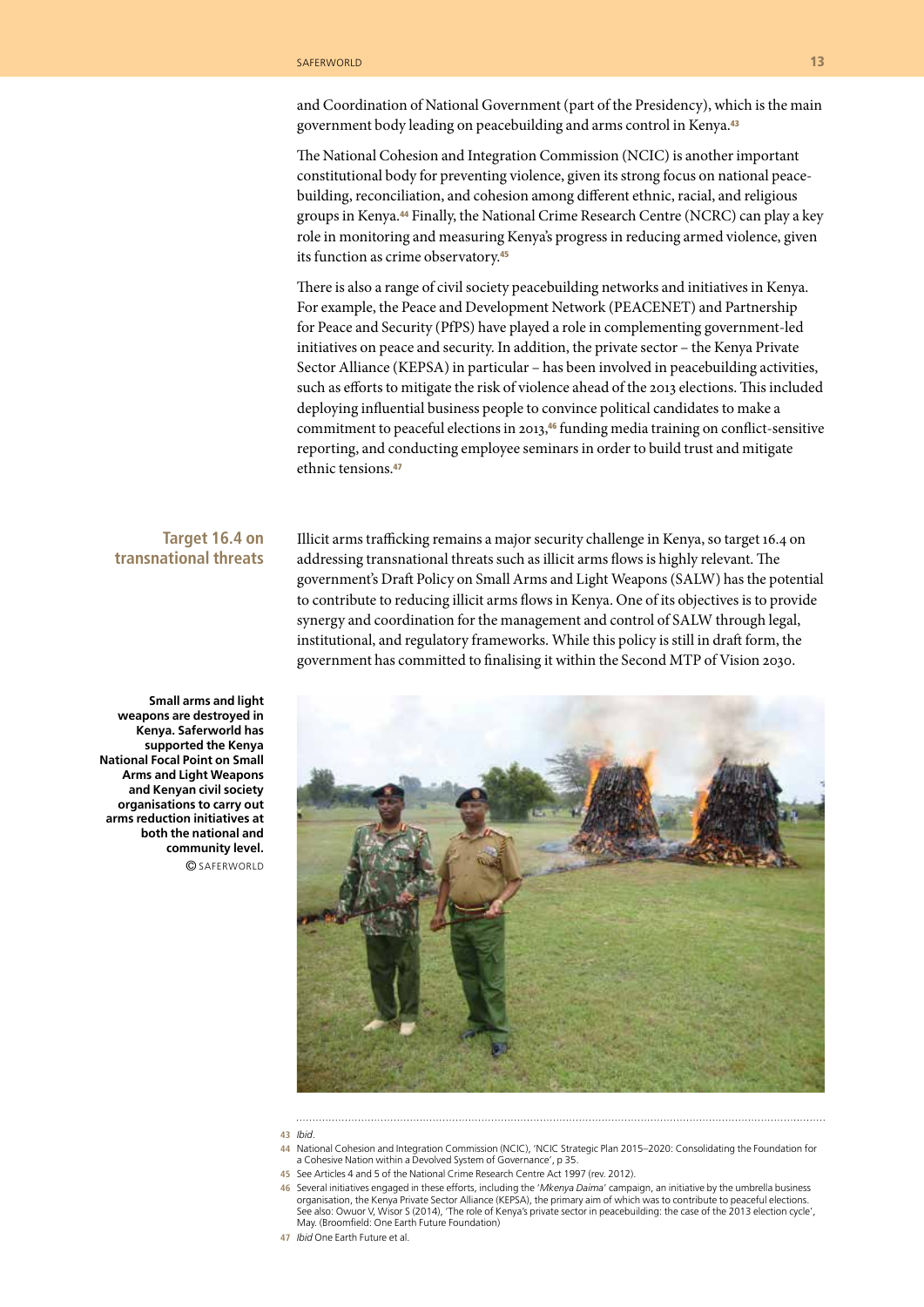The Kenya National Focal Point on Small Arms and Light Weapons (KNFP) sits within the Ministry of Interior and Coordination of National Government together with the NSC, and is mandated to coordinate all arms control-related activities in Kenya.48 The KNFP is the focal point for interactions between CSOs and the government regarding SALW reduction.

Although it will be important to address the challenge of SALW at the national level, global coordination efforts will also be critical given the cross-border and transnational nature of illicit arms trafficking. Through its peace and small arms policies, the Kenyan government commits itself to collaborate with global actors towards the attainment of international peace and security.<sup>49</sup>

**Target 16.7 on inclusive and participatory decision-making** Meeting target 16.7 on inclusive and participatory decision-making will be an important step towards addressing challenges such as election-related violence, and perceptions of identity-based exclusion and marginalisation in Kenya.

In addition, devolution has become an important tool for increasing public inclusion in decision-making, with county-level structures being responsible for delivering basic services to citizens, and having a role to play in local peace and security. Saferworld has argued that "Kenyan citizens have the potential to be involved in processes which could address the legacy of public marginalisation from government decision-making, and increase transparency and accountability".<sup>50</sup> Devolution has been identified as one of the government's priority areas – county governments will play an important role through the implementation of County Integrated Development Plans (CIDPs).<sup>51</sup>

However, although positive in many regards, the process of devolution to counties risks decentralising dynamics of violence and insecurity. County institutions will require considerable support to carry out their responsibilities and ensure inclusivity, particularly in areas of high ethnic diversity. In addition, there has been limited formal coordination in many counties, despite the promise that informal structures would become formalised. Furthermore, systems for information sharing and coordination are weak, which undermines the counties' overall effectiveness, and risks information about potential local conflicts not reaching the relevant decision makers at the national level.<sup>52</sup>



- **48** *Op cit* Government of Kenya note 42.
- **49** *Ibid*.
- **50** Saferworld (2015), 'Conflict sensitivity in county governance: Lessons from Marsabit, Kisumu and Isiolo counties', June.
- **51** *Op cit* Government of Kenya note 35, pp 5–6.
- **52** *Op cit* Saferworld note 50.

**Integrated Forum reads the public information board during a Kisumu People's Parliament meeting. The people's parliament became a community action group in the town, with members meeting every afternoon to discuss issues related to governance and development in the county.** © emmanuel <sup>o</sup> productions

**A member of Kisumu Joint**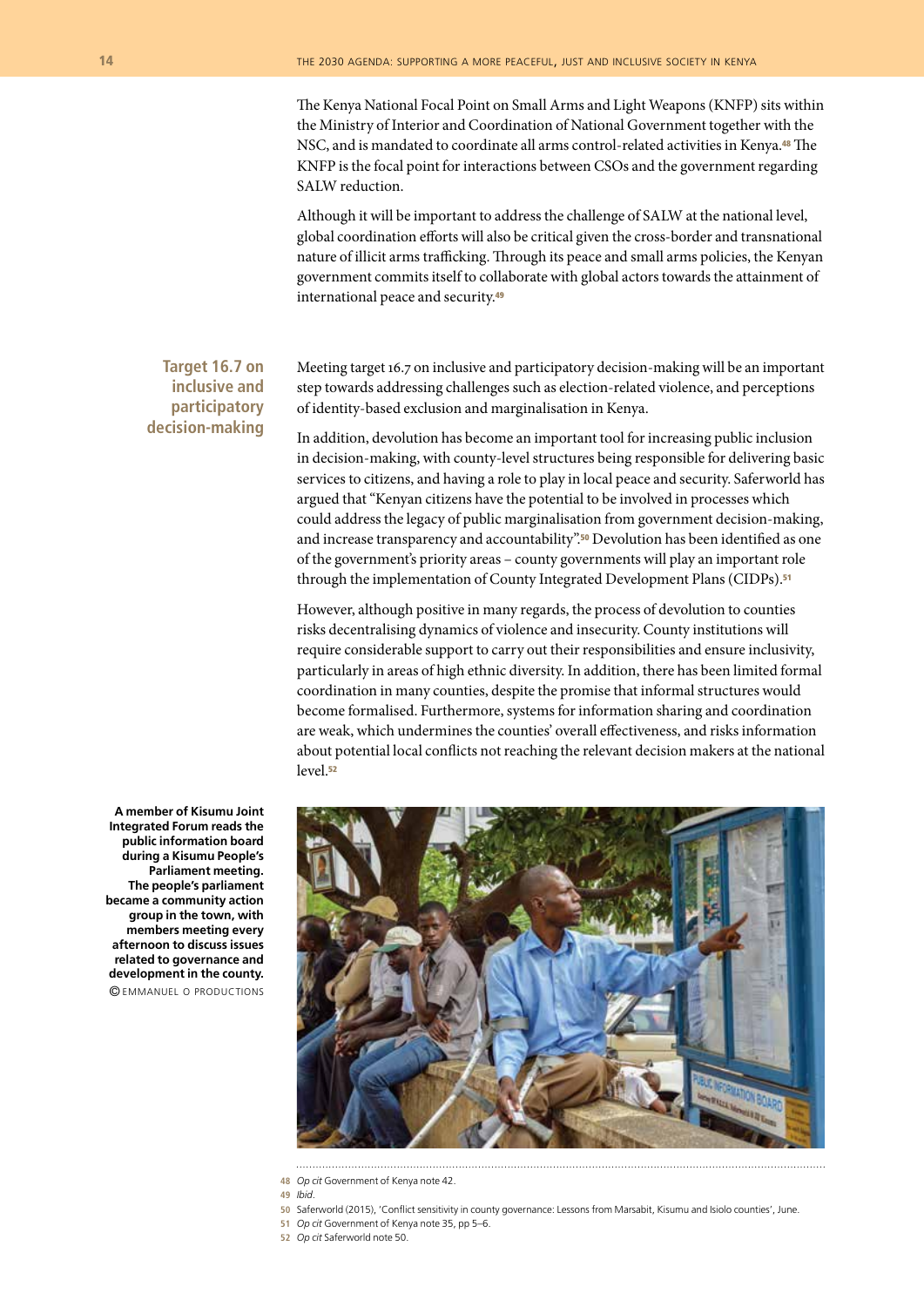At the civil society level, the national civic education programme Uraia Trust is working to enhance citizen participation by ensuring that citizens become more aware of their civic rights and responsibilities under the new constitution, and focuses on citizens' participation in the implementation of devolution.<sup>53</sup>

#### **Opportunities** for alignment and action

Focusing on the three priority Goal 16 targets, table 2 links them to thematic activities that are to be found in various strategies for development in Kenya. As seen below, meeting these targets will help address the key security challenges and risks in the country.

However, it is important to note that this list is by no means exhaustive; rather it represents a first step to map how different actors and institutions can work together to address common issues. This mapping exercise only focuses on three Goal 16 targets targets. However, meeting these three targets alone will not bring about the vision of Goal 16 – this will require more holistic action. Finally, some of the challenges identified in section 3, such as access to land and natural resources, are not addressed by the targets below but by other targets, such as those under Goal 10 on inequality, target 1.4 on access, ownership, and control over land, or target 16.3 on access to justice.

**<sup>53</sup>** USAID (2014), Uraia Trust Civic Education Program (https://www.usaid.gov/sites/default/files/documents/1860/Uraia%20 Trust%20Civic%20Education%20Program%20Feb%202014.pdf).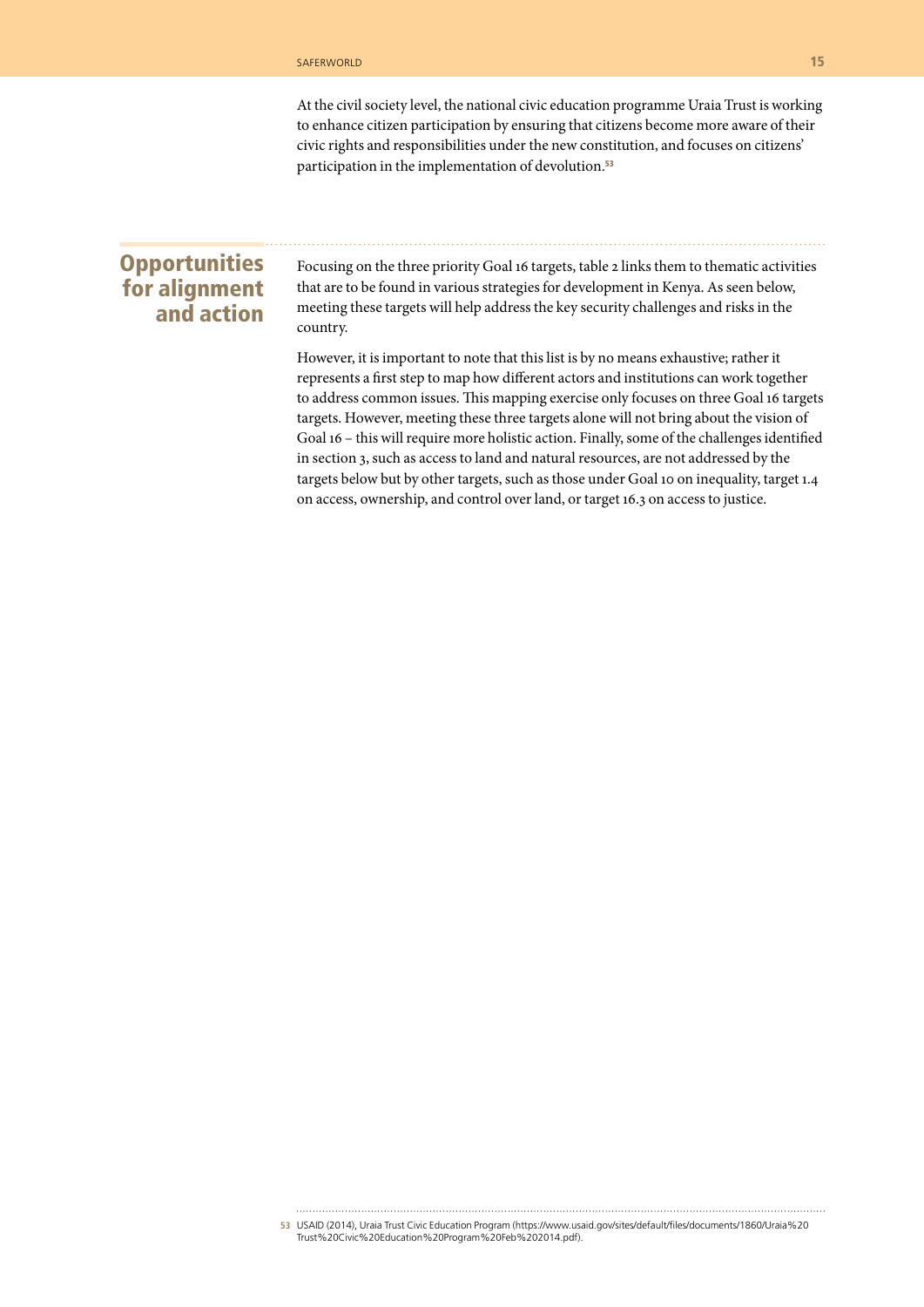| ֚֚        |
|-----------|
|           |
|           |
|           |
|           |
|           |
|           |
|           |
|           |
|           |
|           |
|           |
|           |
|           |
|           |
|           |
|           |
|           |
|           |
|           |
|           |
|           |
|           |
|           |
|           |
|           |
|           |
|           |
|           |
|           |
|           |
|           |
|           |
|           |
|           |
|           |
|           |
| ֚֓֡֡<br>۱ |
|           |
|           |
|           |
|           |
|           |
|           |
|           |
|           |
|           |
|           |
|           |
|           |
|           |
|           |
|           |
|           |
|           |
|           |
|           |
|           |
|           |
|           |
|           |
|           |
|           |
|           |
|           |
|           |
|           |
|           |
|           |
|           |
|           |
|           |

|                                                                            | <b>SDG</b> targets                                                                                                                                                                                                                                                                                                                                                                                                                                                                                                                                                                                                                                                                                                                                                                                                                                                                                                                                                                                                                                                                                                                                                                                                                                                                                                                                                                                                                                                |                                                                                                                                                                                                                                                                                                                                                                                                                                                                                                                                                                                                                                                                                                                                                                                                                                                      |                                                                                                                                                                                                                                                                                                                                                                                                                                                                                                                                     |
|----------------------------------------------------------------------------|-------------------------------------------------------------------------------------------------------------------------------------------------------------------------------------------------------------------------------------------------------------------------------------------------------------------------------------------------------------------------------------------------------------------------------------------------------------------------------------------------------------------------------------------------------------------------------------------------------------------------------------------------------------------------------------------------------------------------------------------------------------------------------------------------------------------------------------------------------------------------------------------------------------------------------------------------------------------------------------------------------------------------------------------------------------------------------------------------------------------------------------------------------------------------------------------------------------------------------------------------------------------------------------------------------------------------------------------------------------------------------------------------------------------------------------------------------------------|------------------------------------------------------------------------------------------------------------------------------------------------------------------------------------------------------------------------------------------------------------------------------------------------------------------------------------------------------------------------------------------------------------------------------------------------------------------------------------------------------------------------------------------------------------------------------------------------------------------------------------------------------------------------------------------------------------------------------------------------------------------------------------------------------------------------------------------------------|-------------------------------------------------------------------------------------------------------------------------------------------------------------------------------------------------------------------------------------------------------------------------------------------------------------------------------------------------------------------------------------------------------------------------------------------------------------------------------------------------------------------------------------|
|                                                                            | 16.1: Significantly reduce all forms of violence and related death rates everywhere                                                                                                                                                                                                                                                                                                                                                                                                                                                                                                                                                                                                                                                                                                                                                                                                                                                                                                                                                                                                                                                                                                                                                                                                                                                                                                                                                                               | flows, strengthen the recovery and return of stolen<br>16.4: Significantly reduce illicit financial and arms<br>assets and combat all forms of organized crime                                                                                                                                                                                                                                                                                                                                                                                                                                                                                                                                                                                                                                                                                       | 16.7: Ensure responsive, inclusive, participatory<br>and representative decision-making at all levels                                                                                                                                                                                                                                                                                                                                                                                                                               |
| institutions<br><b>Associated</b>                                          | Ministry of Interior and Coordination of National Government - through the NSC<br>National Cohesion and Integration Commission (NCIC)<br>National Crime Research Centre (NCRC)<br>International development partners<br>CSOs and private sector<br>Complementing actors<br>National Police Service<br><b>Lead institutions</b><br>Judiciary                                                                                                                                                                                                                                                                                                                                                                                                                                                                                                                                                                                                                                                                                                                                                                                                                                                                                                                                                                                                                                                                                                                       | Ministry of Interior and Coordination of National<br>International development partners<br>Government - through KNFP<br>CSOs and private sector<br><b>Complementing actors</b><br>National Police Service<br><b>Lead institutions</b>                                                                                                                                                                                                                                                                                                                                                                                                                                                                                                                                                                                                                | National Cohesion and Integration Commission<br>Ministry of Devolution and Planning<br>International development partners<br>CSOs and private sector<br>Complementing actors<br>County governments<br><b>Lead institutions</b><br>Uraia Trust<br>Judiciary<br>(NCIC)                                                                                                                                                                                                                                                                |
| within Kenya's<br>interventions<br>development<br>Associated<br>strategies | Alternative Dispute Resolutions (ADR) mechanisms, as well as Alternative Justice<br>staff from the public<br>Develop and implement the National Policing Policy and National Community<br>management<br>Establish effective peace and conflict structures throughout the country<br>Enact and operationalise policies and legal framework towards national<br>Upgrade early warning system and disaster management coordination<br>Implement the Integrated Judiciary Transformation Framework (IJTF)<br>Strengthen the new Independent Police Complaints mechanisms<br>Review the Anti-Terrorism Strategy to enhance its effectiveness<br>Review and implement the National Crime Prevention Strategy<br>Enhance implementation of Intelligence-Led Policing Model<br>Implement Peace Building and Conflict Management Policy<br>Integrate national cohesion into the curriculum for training<br>Enhance the capacity of international cross-border conflict<br>Develop and implement the National Security Policy<br>Focus of interventions: Reduce all forms of violence<br>Deepen security and policing services reforms<br>Build research capacity in crime control<br>Peace building and national cohesion<br>Countering violent extremism<br>mechanism in the country<br>cohesion and integration<br>Community policing<br>and private sector<br><b>Crime prevention</b><br><b>Access to justice</b><br>Policing Policy<br>Police reforms<br>Systems (AJS) | Prevent, Combat and Eradicate the Illicit Trade in<br>Small Arms and Light Weapons in All Its Aspects<br>and Reliable Manner, Illicit Small Arms and Light<br>Develop and implement a National Small Arms<br>and Light Weapons Control and Management<br>Enable States to Identify and Trace, in a Timely<br>Focus of interventions: Reduce illicit arms flows<br>Arms and Light Weapons in the Great Lakes<br>Prevention, Control, and Reduction of Small<br>Implement the UN Programme of Action to<br>Implement the International Instrument to<br>Implement National Action Plans on Arms<br>Create a new border security force / unit<br>Implement the Nairobi Protocol for the<br>Policy and related national legislation<br>Arms control and management<br>Region and the Horn of Africa<br>Implement Arms Trade Treaty<br>Weapons<br>Control | Public awareness raising on their role promoting<br>participatory and representative decision-making<br>Formulate and implement national guidelines<br>Implement County Integrated Development<br>Kenya National Civic Education Programme<br>accountability and effective service delivery<br>Plans and ministry, department and agency<br>Implement county public participation<br>Focus of interventions: Ensure inclusive,<br>on public participation<br><b>Public participation</b><br>Strategic Plans<br>guidelines<br>(NCEP) |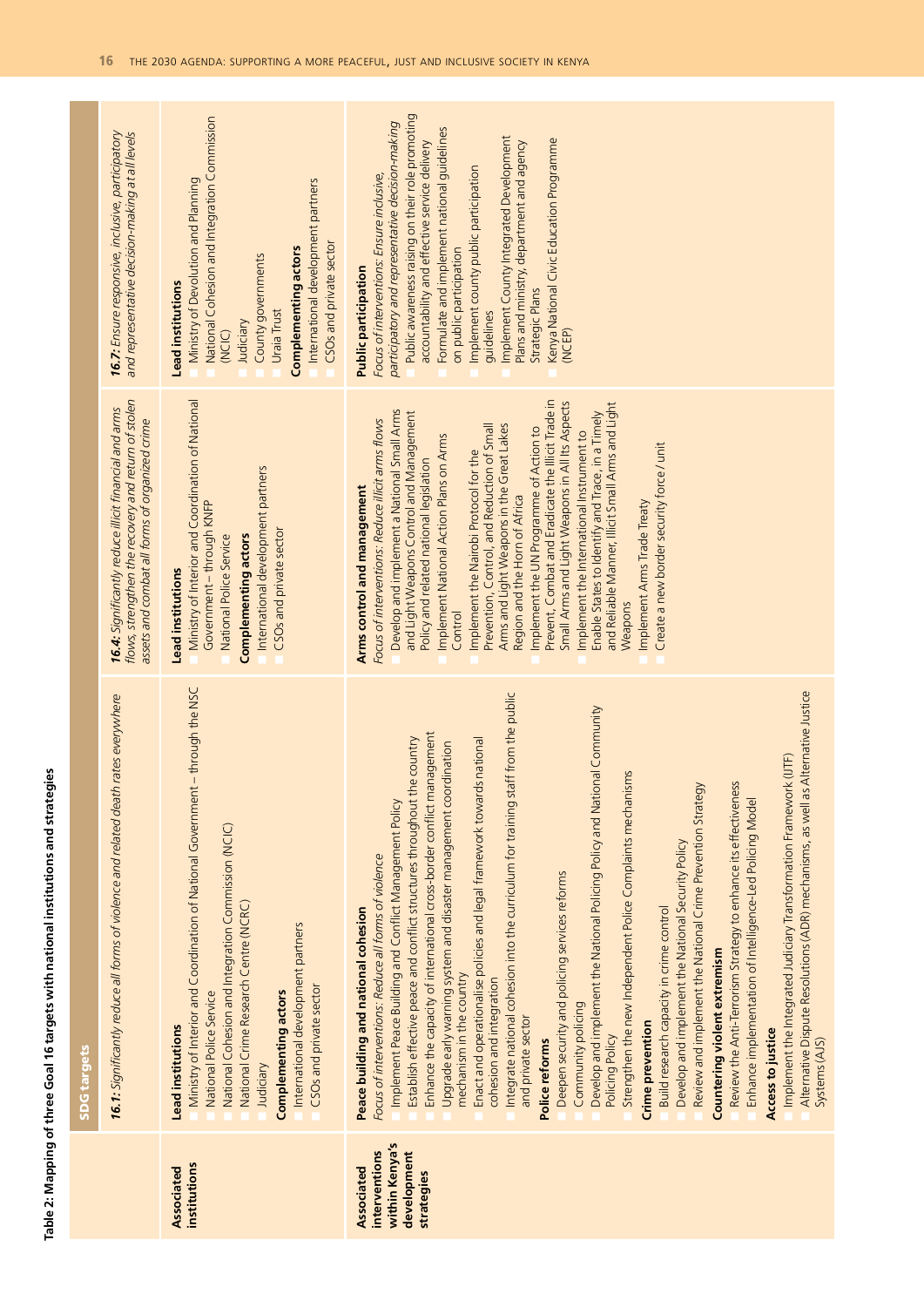## Leveraging the 2030 Agenda for peace

despite some impressive gains in development, it is clear that Kenya still faces challenges in creating a more peaceful, just, and inclusive society. Working towards this goal will require action on multiple fronts by a wide variety of official and non-official actors.

While it is clear that national development strategies – notably the government's Vision 2030 – as well as specific national policies and practices will play a central role in shaping such a holistic approach, various stakeholders interviewed for this research suggested that the 2030 Agenda also provides a valuable reference point against which national action can be framed and aligned. Indeed, evidence demonstrates that nonbinding and voluntary frameworks such as the 2030 Agenda can be used by changemakers (whether civil society activists, reformist politicians, or businesspeople seeking to strengthen the rule of law) to legitimise their work, reframe national development priorities, and hold leaders to account for their political commitment to the agenda, or raise and focus resources. However, it is critical that local actors are able to 'translate' global norms to make them relevant to the context, notably through aligning them

**Fatuma Nari, a member of the Saferworld supported Peace Task Team in Mrima Likoni, Mombasa County. Fatuma went door to door educating voters on their rights and reasserting the need for peace in Mombasa.** © saferworld/abraham ali

5

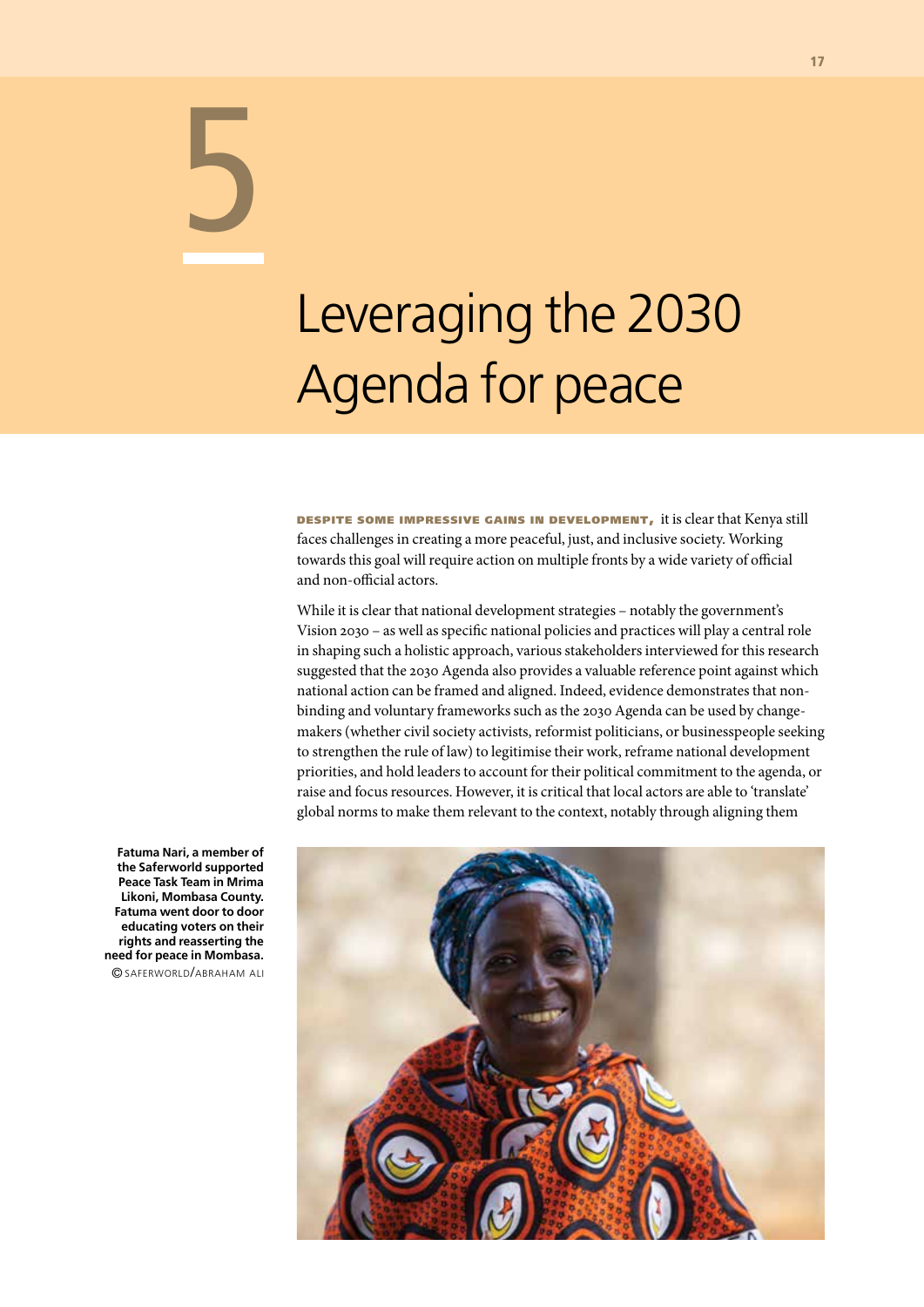with existing national strategies and policies.<sup>54</sup> Indeed, one government official stated that Goal 16 complements Kenya's Vision 2030, which has been criticised for being biased towards the economic pillar, and that Goal 16 could strengthen the political pillar.<sup>55</sup>

The evidence base suggests that the impact of an international framework can be especially high when it is relevant to national issues, such as corruption or human rights, that are being contested within politics or broader society – that is, an international framework can help 'tip the balance'. Impact is also highest when solutions are locally designed and owned, and the 2030 Agenda can serve as a shared platform or reference point for change-agents to collaborate with one another and with broader actors critical for actually delivering change, for example ministries of planning or major NGOs. Indeed, the multistakeholder nature of the 2030 Agenda makes it especially helpful for catalysing joint actions; and that it has been agreed between 193 member states means it provides a basis for international support to these actions.

Furthermore, Goal 16 and the broader call for peace to sit at the heart of sustainable development could encourage more holistic approaches, focusing on the interlinkages between critical peace-related issues. For example, it could encourage multisectoral approaches to address the linkages between intercommunity land conflict, rural access to justice systems, corruption, and the nature of ethnic politics at the local level. If designed strategically and aligned with relevant national strategies and policies, such interventions could foster large-scale and transformative responses, rather than shortterm and 'projectised' approaches. Furthermore, the 15-year timeframe of the 2030 Agenda presents the kind of long-term policy and programming window that will be necessary to address what are extremely complex and protracted dynamics.

Finally, the architecture of the 2030 Agenda itself could prove useful in Kenya: the monitoring framework of indicators could be used to track progress on issues related to peace, potentially leading to the creation of new data-sets and quantitative evidence, which can be used by policymakers but also accountability actors (such as civil society, the media or parliamentarians).56 Indeed, a government official working on national governance statistics has stated that: "If we are able to get access to the number of crimes or trafficking of small arms, it can give us an idea of how to solve this..."<sup>57</sup>

Evidence suggests that co-monitoring of progress towards international commitments at the country-level by official and civil society actors can act as a strong lever for policy change. The follow-up and review process, which will take place at the national, regional, and global levels, could also provide opportunities for accountability actors to have their voices heard and to shape narratives on Kenya's progress towards creating a more peaceful society.58

**<sup>54</sup>** See, for example, Miller-Dawkins M (2015), 'Global Goals and International Agreements: Lessons for the SDGs' (London: Overseas Development Institute); Binat Sarwa M (2015), 'National MDG Implementation: Lessons for the SDG era' (London: Overseas Development Institute); Vernon P, Baksh D (2010), 'Working with the Grain to Change the Gain' (London: International Alert).

**<sup>55</sup>** Interview, official from the Government of Kenya, Nairobi, February 2016.

**<sup>56</sup>** While global indicators have already been identified at the UN level to track progress, significant capacities to provide the necessary data will need to be created in Kenya, at both the official and civil society levels. Moreover, Kenya will need to set its own national indicators to track progress.

**<sup>57</sup>** Interview, official from the Government of Kenya, Nairobi, February 2016.

**<sup>58</sup>** The precise nature of national reviews will be determined at the national level. Global reviews will occur in New York through the High Level Political Forum, with Goal 16 specifically being reviewed in 2019. Nonetheless, the precise format of the global follow-up and review was still being negotiated at the time of writing.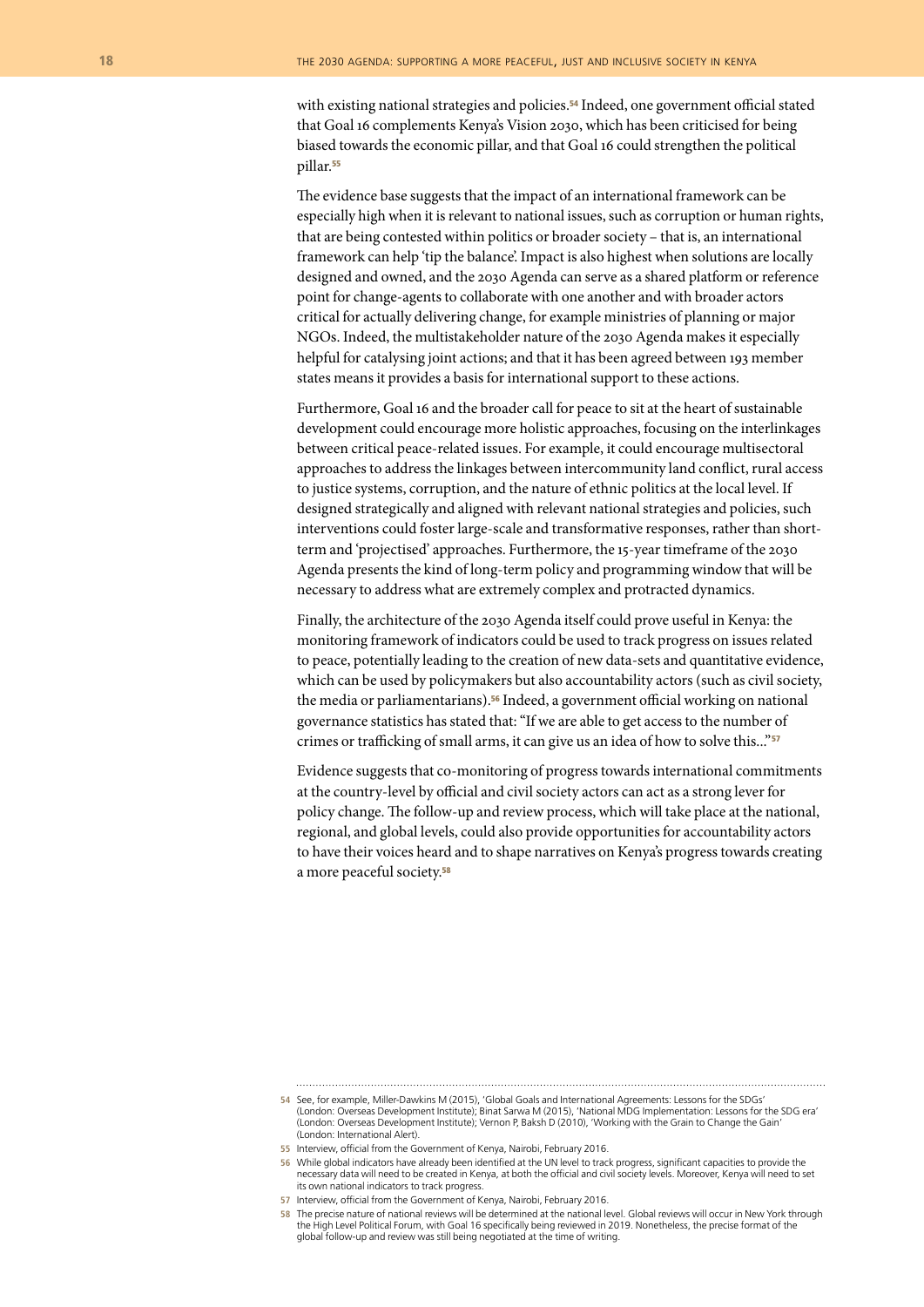### Next steps

6

although kenya has <sup>a</sup> number of institutions and policy instruments that can be leveraged to build a more peaceful, just, and inclusive society, much more work is needed if the SDGs and Goal 16 are to make a significant difference to the lives of Kenya's citizens. This is not surprising at this early stage following the adoption of the 2030 Agenda. Nonetheless, the relatively 'blank slate' should be seen as an opportunity to leverage the 2030 Agenda for peace and sustainable development in Kenya.

As noted above, alignment will be key. There is scope for alignment of the 2030 Agenda with specific peace-related national strategies, notably the National Policy on Peace Building and Conflict Management. Key national institutions should be given responsibility for leading on the peace-related aspects of the 2030 Agenda, including for example the NSC, which is well placed to play this role given its mandate and linkages to peace forums across the country. The 2030 Agenda's preventative approach to peace could also be used to ensure that the review of the Kenyan government's Anti-Terrorism Strategy leads to a move away from hard, coercive responses, and towards efforts that address the root causes of ideologically motivated violence.

Furthermore, alignment should not be seen as a process applicable only to government: CSOs and international partners should also be invited to explain how their work will be aligned with the SDGs.

At the same time, when it comes to alignment peace must not be put in a silo: several interviewees expressed a concern that peace has still not been adequately mainstreamed into broader national development strategies. With this in mind, there is clear potential for alignment of several key targets for peace with existing priorities identified in the Second MTP of Kenya's Vision 2030. However, it will be equally important to engage with the formation of the third MTP, which will be agreed in 2017.

Even with effective alignment of Goal 16 with strategies and plans, there remains one critical factor if it is to be effective in bringing about a more peaceful, just, and inclusive society – and that is political will. The success or failure of the 2030 Agenda will ultimately depend on political will to address the issues contained within it. Therefore, high-level political buy-in should be sought by national stakeholders and international partners to secure a strong focus on peace by Kenya's political leadership.

In order to help generate political buy-in, a Goal 16 Stakeholder Forum could be established under the guidance of an SDG unit within the Ministry of Devolution and Planning, and potentially in cooperation with the civil society SDG Kenya Forum. Such a forum could bring together the institutions and actors highlighted above in order to discuss how Kenya can most effectively work towards the 2030 Agenda's overall objective of creating a more peaceful society, and Goal 16 in particular. In particular such a forum could: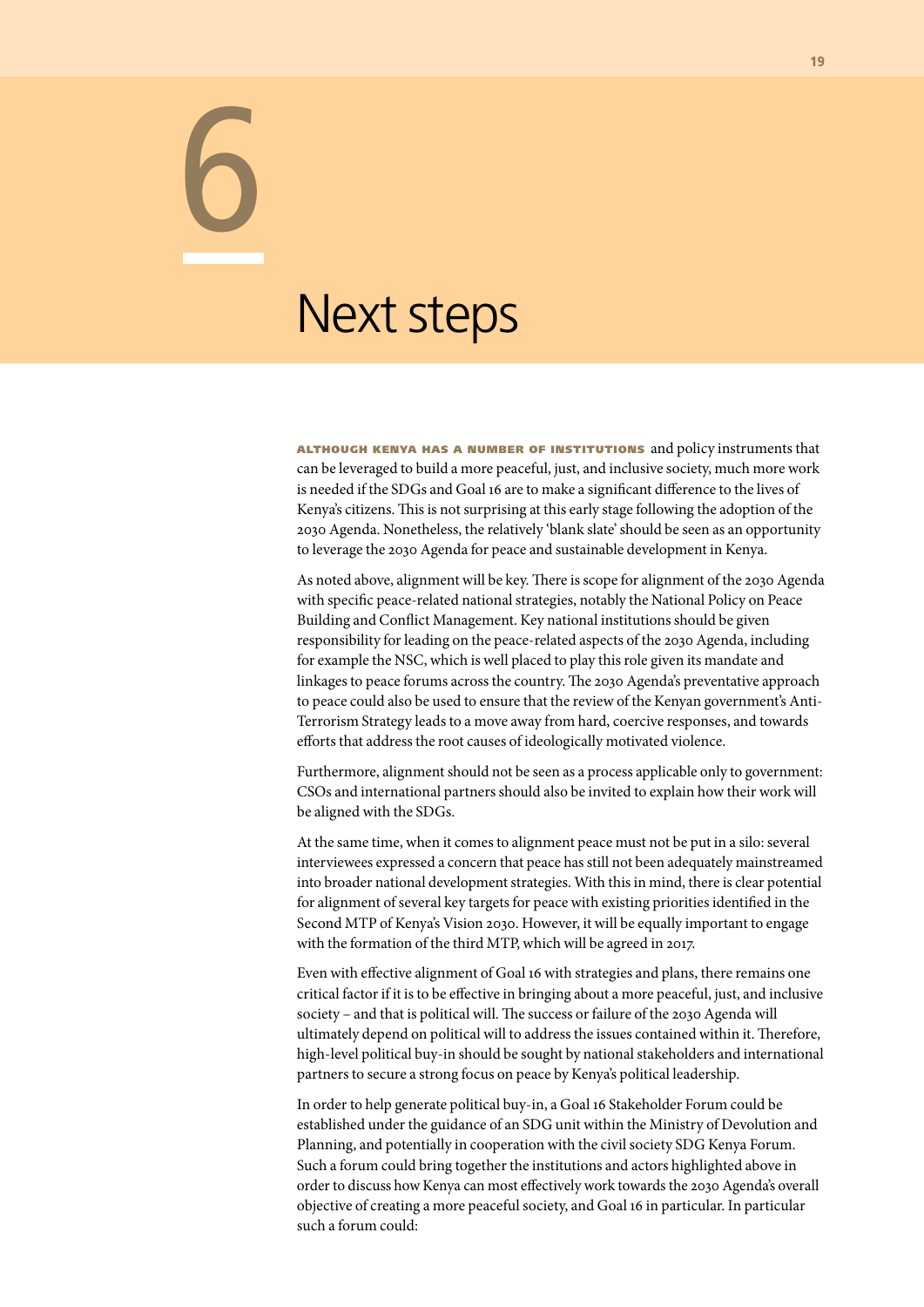- Map priority SDG targets against existing national policies: Identify priority targets in Goal 16 and other SDGs that are particularly relevant to the Kenya context and map them against existing strategies, policies, and practices. The mapping exercise in table 2 provides an example of this. This mapping process should also be used as an opportunity to identify gaps.
- **n** Identify progress and gaps in meeting Goal 16: Engaging in national follow-up and review processes on the 2030 Agenda will help ensure that they are as inclusive as possible, and will provide an opportunity for the forum's members to act by highlighting where progress has been made and where it has not.
- **n** Raise awareness of the 2030 Agenda's commitment to peace: Awareness raising will be key to holding relevant stakeholders to account for their commitments. While public awareness raising is important, initial focus should be placed on engagement with accountability actors such as parliamentarians, the media, business groupings, and activist groups to help make them aware of how they can use Goal 16 in their own work.
- Act as a community for learning, practice, and innovation: *Effective action towards* meeting Goal 16 can be achieved by allowing a range of different stakeholders – including representatives from civil society, academia, the government, and the private sector – space for experience sharing, lessons learning, and exploring avenues for more effective collaboration, and collective action to take on priority issues, such as corruption, that are hotly contested and relevant for peace.
- **n** Work with data producers on developing national indicators for Goal 16: Given that accountability processes will be made more effective if they are able to draw on meaningful and timely data, the forum can fill an important role by seeking to work with the KNBS and other data producers on the development of national and contextspecific indicators, which will complement the set of global indicators.
- **Support stakeholders to take part in monitoring efforts:** Given the potentially contentious nature of Goal 16 issues, it is crucial that multiple stakeholders in Kenya take part in the actual monitoring and validating of the story of progress. While KNBS and other official data providers will play a central role in the production of data for indicators, the contributions of non-official data producers, including civil society and citizens, should be should be harnessed by empowering them as active data producers, especially given the capacity constraints of official data providers. The initiative by KNBS to establish a multistakeholder forum on data collection is welcome. It should be established as soon as possible and should include a diverse group of stakeholders including CSOs, the private sector, academia, and philanthropic organisations.

#### **Box 2: Monitoring Goal 16 in Kenya**

The SDGs and targets will be accompanied by a set of indicators to monitor progress. Policymakers need to know where to focus their attention, to strengthen the "basis for evidence-based decision-making".<sup>59</sup> Civil society groups, parliamentarians, the media, and other stakeholders need the framework to hold them to account. The UN Statistical Commission has agreed on a set of global indicators to monitor the world's progress towards achieving the SDGs as a whole.<sup>60</sup> In addition to this, countries are expected to set their own national and context-specific indicators to complement the global set agreed by the Inter-Agency and Expert Group (IAEG).

#### Getting the national indicators right

This process should not be rushed: the complex nature of the issues contained in Goal 16 – including violence, justice, and governance – demand sensitively selected indicators. Most importantly, it will need to be acknowledged that single indicators alone rarely tell a full, fair story about progress. Goal 16 targets will need to be monitored at the national level using a collection of indicators that measure:

**<sup>59</sup>** United Nations Economic and Social Council (ECOSOC) (2015), 'Report of the Friends of the Chair Group on broader measures of progress' – E/CN.3/2015/2, p 11.

**<sup>60</sup>** UN (2016), 'UN Statistical Commission agrees on global indicator framework', 11 March (www.un.org/ sustainabledevelopment/blog/2016/03/un-statistical-commission-endorses-global-indicator-framework/).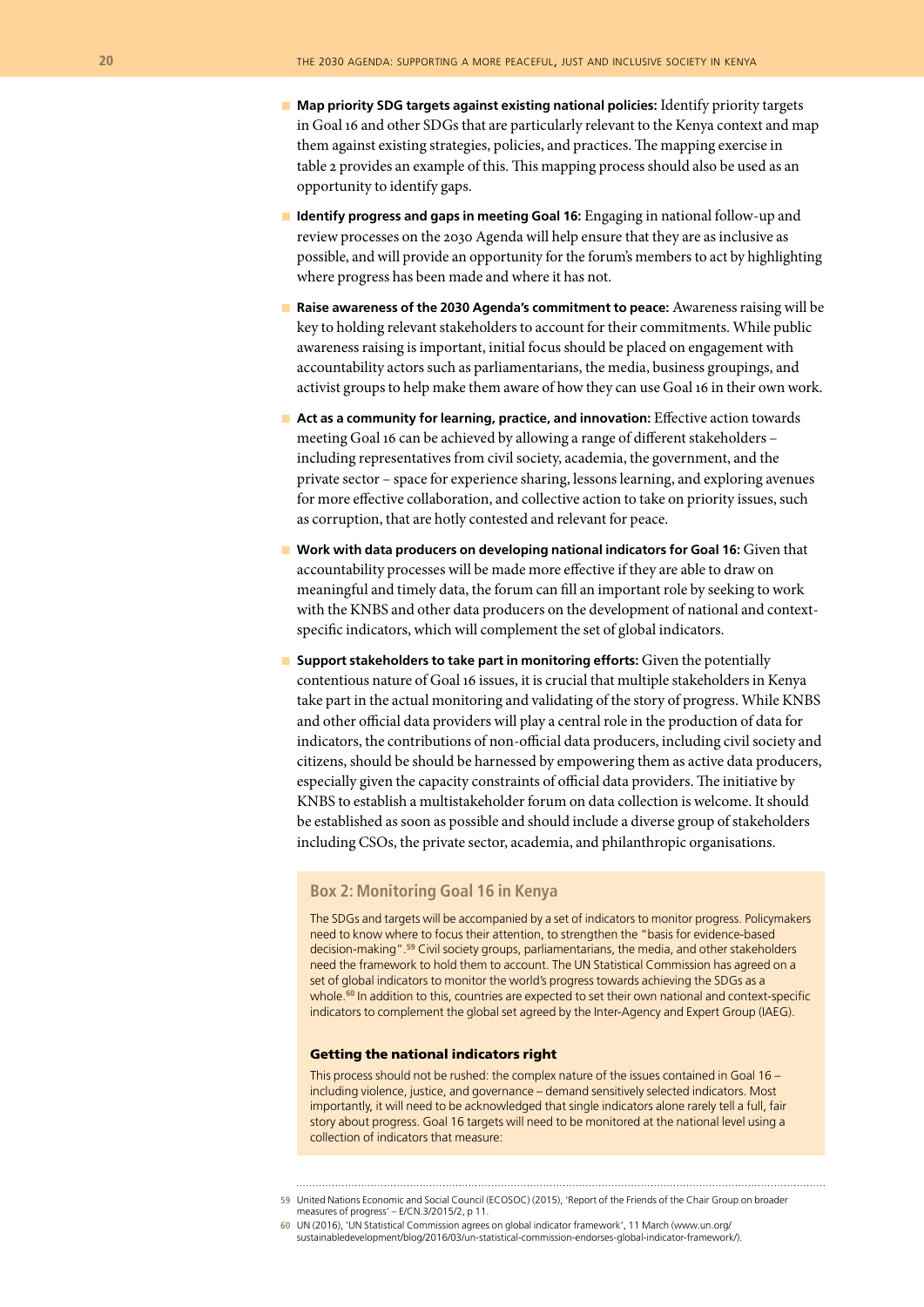- Capacity is governmental and social capacity being developed to enhance peace and prevent violent conflict?
- The 'objective' situation<sup>61</sup> do statistical measures of actual societal situations show that improvements are being achieved?
- Public perceptions does the public feel that improvements are taking place?

When combined and triangulated, each indicator type can validate the other and highlight the interconnections between the multiple facets of peace, governance, and justice, even within an individual target focused on a single issue. Three-sided indicator sets can provide a valuable picture, whereas single indicators risk creating perverse incentives and misleading results.<sup>62</sup> Kenya's national indicators, thus, should seek to complement the global ones in a way that can tell a full story of progress.

#### Setting quantified targets

In contrast to other goals in the 2030 Agenda, Goal 16 targets are not quantified. To know when targets have been met at the national level, benchmarks can be set at the indicator level. Targets would be considered met at the national level when the agreed benchmarks at the indicator level have been reached. This can be demonstrated using two of the global indicators and two example national indicators it (orange), or is unlikely to meet the target (red).

|  |  |  | 16.1 Significantly reduce all forms of violence and related death rates everywhere |
|--|--|--|------------------------------------------------------------------------------------|
|--|--|--|------------------------------------------------------------------------------------|

| <b>Global indicators</b>                                                                                             | <b>Baseline</b><br>2015 | <b>National</b><br>target<br>2030 | <b>Progress</b><br>in 2020 |
|----------------------------------------------------------------------------------------------------------------------|-------------------------|-----------------------------------|----------------------------|
| Violent homicides per 100,000                                                                                        | $7(2013)$ <sup>63</sup> | 5                                 | 5                          |
| Percentage of people who report that they feel safe<br>walking alone at night in the city or area where<br>they live | 40.664                  | 60                                | 46                         |

#### **Example national indicators:**

| Number of people per 100,000 displaced by conflict | 0.68 <sup>65</sup> |    | 0.35 |
|----------------------------------------------------|--------------------|----|------|
| Number of riots and protests                       | 18766              | 50 | -93  |

#### Multistakeholder data production

CSOs, private companies, and multilateral bodies should also be actively consulted as part of the process of selecting national indicators: they have experience and important perspectives to contribute, while their buy-in will be critical for legitimising the monitoring process.

However, their participation must go further than indicator selection. Given the potentially contentious nature of the issues contained in Goal 16, it is crucial to ensure that multiple stakeholders in Kenya take part in the actual monitoring and validating of the story of progress. While the Kenya National Bureau of Statistics and other official data providers will play a central role in the production of data for indicators, the potential of the 'data revolution' lies in the wealth of non-official data producers, including civil society groups and citizens themselves.<sup>67</sup>

For more on monitoring Goal 16, see Saferworld (2015), *Measuring Peace from 2015: An indicator framework at work*.

- **61** The inverted commas here indicate that the definition of some indicators as 'subjective' and others as 'objective' is problematic. All quantitative measures have an element of subjectivity, and the potential for bias and imperfect recording of phenomena. See, for example, United Nations Development Programme (UNDP) (2007), 'Governance indicators: A Users' Guide', (New York: UNDP–BDP), pp 5–6.
- **62** Scheye D, Chigas E (2009), 'Development of a Basket of Conflict, Security and Justice Indicators', pp 7, 13, 16–17, 19; United Nations (2010), 'Monitoring Peace Consolidation – United Nations Practitioners' Guide to Benchmarking' (New York: United Nations), p 40. On the importance of public confidence and perceptions surveys, see also: World Bank (2011), 'World<br>Development Report 2011' (Washington, DC: World Bank); and Overseas Development Institute (2015), 'Asking what they think: Using perceptions data to monitor the post-2015 development framework' (London: ODI). See also: UN Development Programme (2007), 'Golden Rule 1: Use a range of indicators', *Governance indicators: A Users' Guide* (UNDP-BDP), p 12.
- **63** World Bank, World Development Indicators, International Homicides (per 100,1000 people) (http://data.worldbank.org/ indicator/VC.IHR.PSRC.P5).
- **64** World Health Organization (WHO), 'Report of Kenya', The World Health Survey (www.who.int/healthinfo/survey/whskenkenya.pdf).
- **65** Internal Displacement Monitoring Centre (IDMC), Kenya (www.internal-displacement.org/sub-saharan-africa/kenya/)
- **66** The UN Secretary General's Independent Expert Advisory Group on a Data Revolution for Sustainable Development (2014), 'A World that Counts: Mobilizing the data revolution for sustainable development' (www.undatarevolution.org/wp-content/ uploads/2014/12/A-World-That-Counts2.pdf).
- **67** ACLED (2015) Armed Conflict Location and Event Data Project: Kenya Country Data File, 1997–2015. www.acleddata.com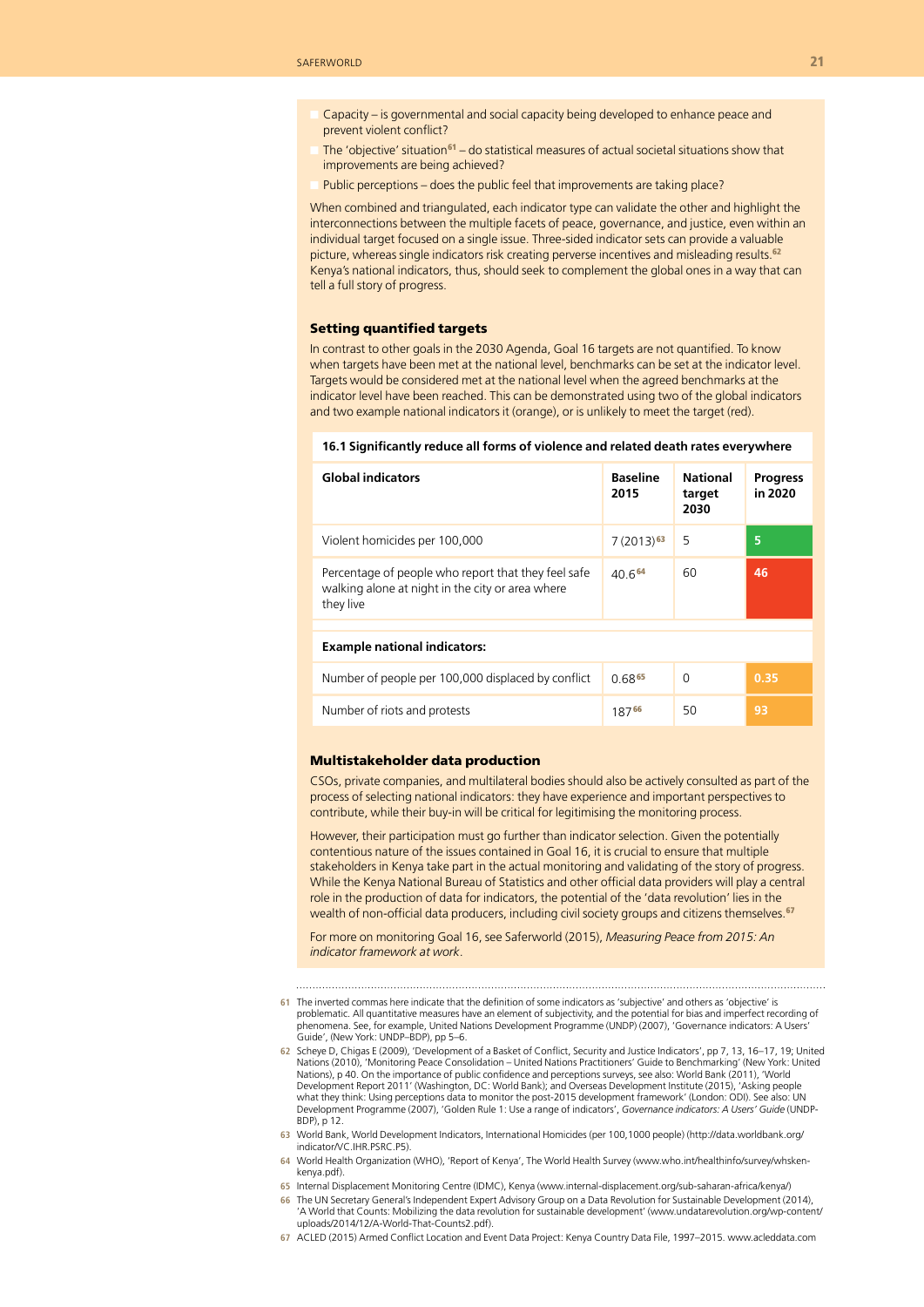### Annex 1: Mapping of relevant policy frameworks and actors

| Framework/actor                                                                                       | <b>Specific details</b>                                                                                                                                                                                                                                                                                                                                                                                                                                                                                                                                                                                                                                                                                                                                                                                                                                                                                                                                                                                                                                                    |
|-------------------------------------------------------------------------------------------------------|----------------------------------------------------------------------------------------------------------------------------------------------------------------------------------------------------------------------------------------------------------------------------------------------------------------------------------------------------------------------------------------------------------------------------------------------------------------------------------------------------------------------------------------------------------------------------------------------------------------------------------------------------------------------------------------------------------------------------------------------------------------------------------------------------------------------------------------------------------------------------------------------------------------------------------------------------------------------------------------------------------------------------------------------------------------------------|
| <b>Overall architecture for peaceful and inclusive societies</b>                                      |                                                                                                                                                                                                                                                                                                                                                                                                                                                                                                                                                                                                                                                                                                                                                                                                                                                                                                                                                                                                                                                                            |
| Vision 2030 (period 2008-2030)                                                                        | The Second Medium Term Plan (2013-2017) includes commitments to:<br>Promote public-private cooperation and community involvement in ensuring improved<br>safety and security<br>Deepening the policy, legal, and institutional reform for improved enforcement of law<br>and order<br>Institutionalising national and intercommunity dialogue in order to build harmony<br>among ethnic, racial, and other interest groups<br>Promoting peace-building and reconciliation in order to improve conflict management<br>and ensure sustainable peace<br>Promoting a peace culture that restrains people from resorting to armed violence<br>Promoting inter-ethnic peace building founded on mutual respect and resolution of<br>conflicts                                                                                                                                                                                                                                                                                                                                    |
| <b>Vision 2030 Secretariat</b>                                                                        | The Vision 2030 Delivery Secretariat is responsible for coordinating, enforcing, and<br>advocating for the implementation of Vision 2030.                                                                                                                                                                                                                                                                                                                                                                                                                                                                                                                                                                                                                                                                                                                                                                                                                                                                                                                                  |
| <b>Kenya National Bureau of Statistics</b><br>(KNBS)                                                  | The Statistics Act 2006 mandates KNBS to act as custodian of official statistics and the<br>principal agency of the government for collecting, analysing, and disseminating statistical<br>data in Kenya.                                                                                                                                                                                                                                                                                                                                                                                                                                                                                                                                                                                                                                                                                                                                                                                                                                                                  |
| The Constitution of Kenya (2010)                                                                      | Chapter 11 of the constitution highlights the importance of:<br>Devolved governments in fostering national unity, and giving powers of self-<br>governance to the people<br>Enhancing the participation of the people in making decisions affecting them<br>Promoting the interests and rights of minorities and marginalised communities<br>Promoting social and economic development<br>Provision of proximate, easily accessible services throughout Kenya<br>Ensuring equitable sharing of national and local resources throughout Kenya                                                                                                                                                                                                                                                                                                                                                                                                                                                                                                                               |
| <b>International partners</b>                                                                         | Development partners such as the European Union (EU), the United States, the United<br>Kingdom, Sweden and the Netherlands are working to relieve pressures that generate<br>instability, including election-related violence, violent extremism, financial crises and<br>economic instability, climate change and desertification, youth unemployment, and<br>increasing localised violence and human insecurity. <sup>68</sup><br>The UN's strategy is guided by the UN Development Assistance Framework (UNDAF). <sup>69</sup>                                                                                                                                                                                                                                                                                                                                                                                                                                                                                                                                          |
|                                                                                                       | Target 16.1: Significantly reduce all forms of violence and related death rates everywhere                                                                                                                                                                                                                                                                                                                                                                                                                                                                                                                                                                                                                                                                                                                                                                                                                                                                                                                                                                                 |
| <b>National Policy on Peace Building</b><br>and Conflict Management (2015)                            | The National Policy on Peace Building and Conflict Management has six pillars critical to<br>the achievement of sustainable peace and stability. These include:<br>Institutional framework – underpins the structure, processes, functions, mandate,<br>roles, and responsibilities of different actors and institutional components.<br>Capacity building - to facilitate continuous capacity building for institutions and<br>stakeholders to enable them promote the peace agenda.<br>Conflict prevention and response - to facilitate proactive and preventive interventions<br>to conflicts.<br>Mediation and preventive diplomacy - to facilitate the establishment and functioning<br>of a mediation support unit.<br>Traditional conflict prevention and mitigation - to mobilise communities to embrace<br>traditional mechanisms for conflict resolutions that are relevant to their cultural<br>orientation and conflict context.<br>Post-conflict recovery and stabilisation - to ensure that peacebuilding initiatives<br>address peace as a long-term issue. |
| <b>National Steering Committee on</b><br><b>Peacebuilding and Conflict</b><br><b>Management (NSC)</b> | Key point of contact and interaction between CSOs and the government for ensuring<br>peace and violence reduction in Kenya.<br>An umbrella body which bring together representatives from relevant government<br>ministries and departments, civil society organisations, development partners, and<br>UN agencies<br>Serves as Kenya's Conflict Early Warning and Response Unit (CEWERU) for the<br>implementation of the Conflict Early Warning and Response Mechanisms (CEWARN)<br>Protocol within the Inter-Governmental Authority on Development (IGAD).                                                                                                                                                                                                                                                                                                                                                                                                                                                                                                              |

**68** See United Nations Development Assistance Framework (2014–2018) for Kenya.

**69** *Ibid*, p5.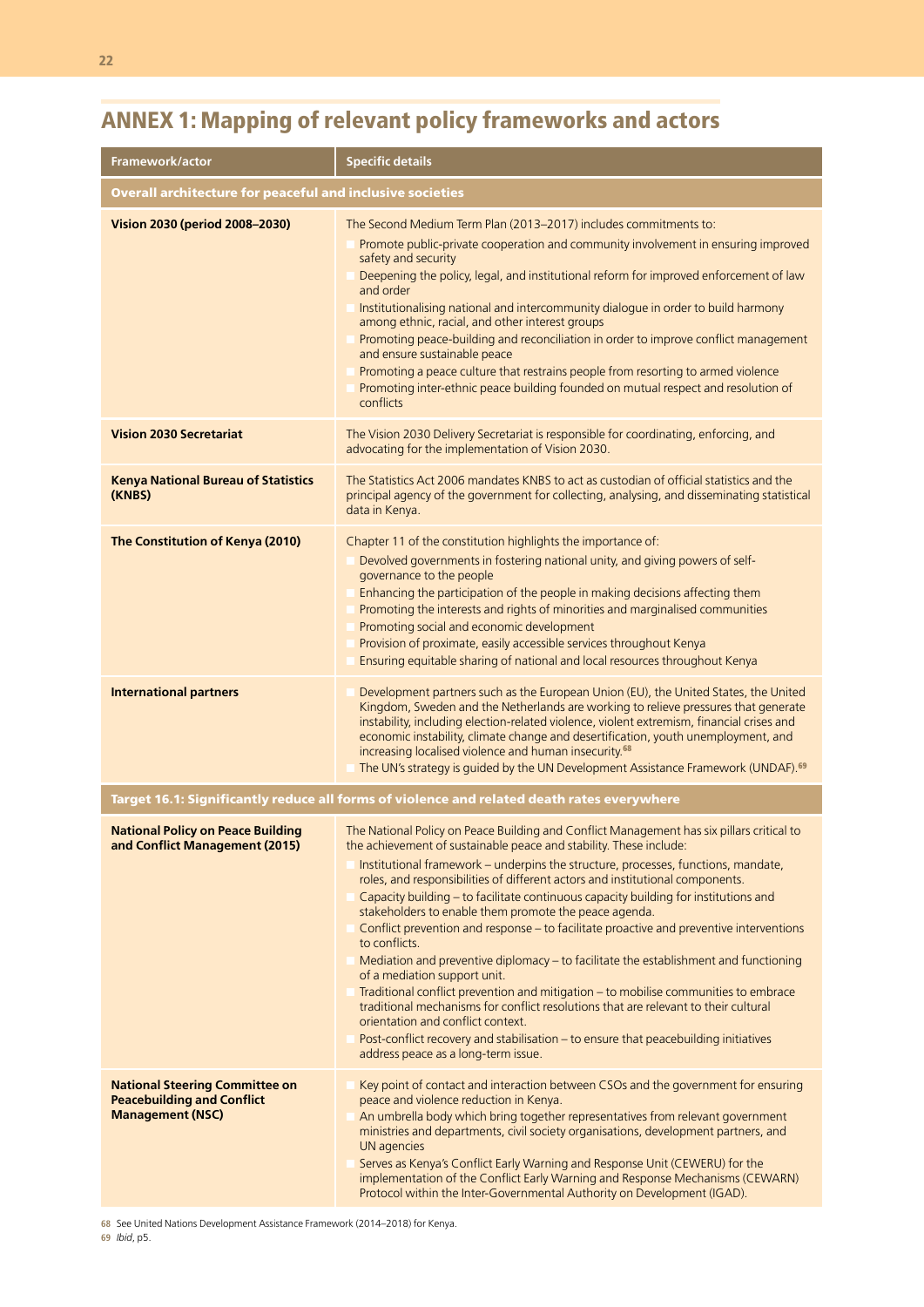| The Ministry of Interior and<br><b>Coordination of National</b><br><b>Government</b>                                                                | The main government body leading on peacebuilding and conflict management,<br>and arms control functions in Kenya.                                                                                                                                                                                                                                                                                                                                                                                                                                                                                               |
|-----------------------------------------------------------------------------------------------------------------------------------------------------|------------------------------------------------------------------------------------------------------------------------------------------------------------------------------------------------------------------------------------------------------------------------------------------------------------------------------------------------------------------------------------------------------------------------------------------------------------------------------------------------------------------------------------------------------------------------------------------------------------------|
| <b>National Cohesion and Integration</b><br><b>Commission (NCIC)</b>                                                                                | The NCIC Strategic Plan 2015-2020 has two relevant strategic objectives for cohesion<br>under the following pillars:<br>National identity and values - to build and strengthen the capacity of institutions and<br>the public in fostering national identity and values in accordance with relevant sections<br>of Article 73 of the constitution.<br>Peacebuilding, reconciliation, and integration - to promote national peacebuilding,<br>reconciliation, cohesion, and integration among the different ethnic, racial, and<br>religious groups of Kenya.                                                     |
| <b>National Crime Research Centre</b><br>(NCRC)                                                                                                     | Established through an Act of Parliament in 1997.<br>Carries out research into the causes of crime and its prevention and disseminates<br>research findings and recommendations to the government agencies concerned with<br>the administration of criminal justice.                                                                                                                                                                                                                                                                                                                                             |
| assets, and combat all forms of organised crime                                                                                                     | Target 16.4: Significantly reduce illicit financial and arms flows, strengthen the recovery and return of stolen                                                                                                                                                                                                                                                                                                                                                                                                                                                                                                 |
| <b>Draft Policy on Small Arms and</b><br><b>Light Weapons (to be finalised</b><br>within the Second Medium Term<br>Plan [2013-2017] of Vision 2030) | Aims to achieve the following objectives:<br>Reduce all forms of illicit proliferation of SALW and related materials<br>Provide synergy and coordination for the management and control of SALW through<br>legal, institutional, and regulatory frameworks<br>Coordinate and promote public awareness raising, education, and sensitisation on<br><b>SALW</b><br>Provide for measures to harmonise legislation and enhance international cooperation<br>and information exchange on SALW                                                                                                                         |
| <b>Kenya National Focal Point on Small</b><br><b>Arms and Light Weapons (KNFP)</b>                                                                  | Key point of contact and interaction between CSOs and the government for arms<br>reduction.<br>Established in line with the United Nations Program of Action to Prevent, Combat and<br>Eradicate the Illicit Trade in Small Arms and Light Weapons in All Its Aspects (UNPOA),<br>as well as the Nairobi Protocol for the Prevention, Control, and Reduction of Small<br>Arms and Light Weapons in the Great Lakes Region and the Horn of Africa.<br>Brings together representatives from relevant government ministries and departments,<br>civil society organisations, development partners, and UN agencies. |
| The Ministry of Interior and<br><b>Coordination of National Government</b>                                                                          | See target 16.1 above.                                                                                                                                                                                                                                                                                                                                                                                                                                                                                                                                                                                           |
|                                                                                                                                                     | Target 16.7: Ensure responsive, inclusive, participatory, and representative decision-making at all levels                                                                                                                                                                                                                                                                                                                                                                                                                                                                                                       |
| The Constitution of Kenya (2010)                                                                                                                    | Ensured devolution of power to counties, as well as constitutional provisions for public<br>participation in national and county governance processes. This includes legislative and<br>budget processes. <sup>70</sup>                                                                                                                                                                                                                                                                                                                                                                                          |
| <b>County governments</b>                                                                                                                           | The 2010 constitution divided Kenya into 47 counties, which will be in charge of<br>implementation and service delivery. At least 15 per cent of the national budget will be<br>allocated to these county governments. <sup>71</sup>                                                                                                                                                                                                                                                                                                                                                                             |
| The County Government Act 2012                                                                                                                      | A number of provisions of the constitution and the County Government Act 2012<br>provide for citizen participation in county governance processes. <sup>72</sup>                                                                                                                                                                                                                                                                                                                                                                                                                                                 |
| <b>County Integrated Development</b><br><b>Plans (CIDPs)</b>                                                                                        | The County Government Act 2012 stipulates the need for all 47 county governments to<br>prepare five-year County Integrated Development Plans (CIDPs) - they will replace the<br>District Development Plans (DDPs) that guided development under the previous<br>constitution.                                                                                                                                                                                                                                                                                                                                    |
| <b>National Cohesion and Integration</b><br><b>Commission (NCIC)</b>                                                                                | See target 16.1 above                                                                                                                                                                                                                                                                                                                                                                                                                                                                                                                                                                                            |

**70** The Council of Governors and the Ministry of Devolution and Planning (2015), 'Devolution at a Glance', p 13 (http://cog.go.ke/images/stories/newsletters/ Devolutionataglance.pdf).

**71** County Government of West Pokot (2013), 'First County Integrated Development Plan 2013–2017', (http://cog.go.ke/images/stories/CIDPs/WestPokot.pdf).

**72** *Op cit* Saferworld note 50.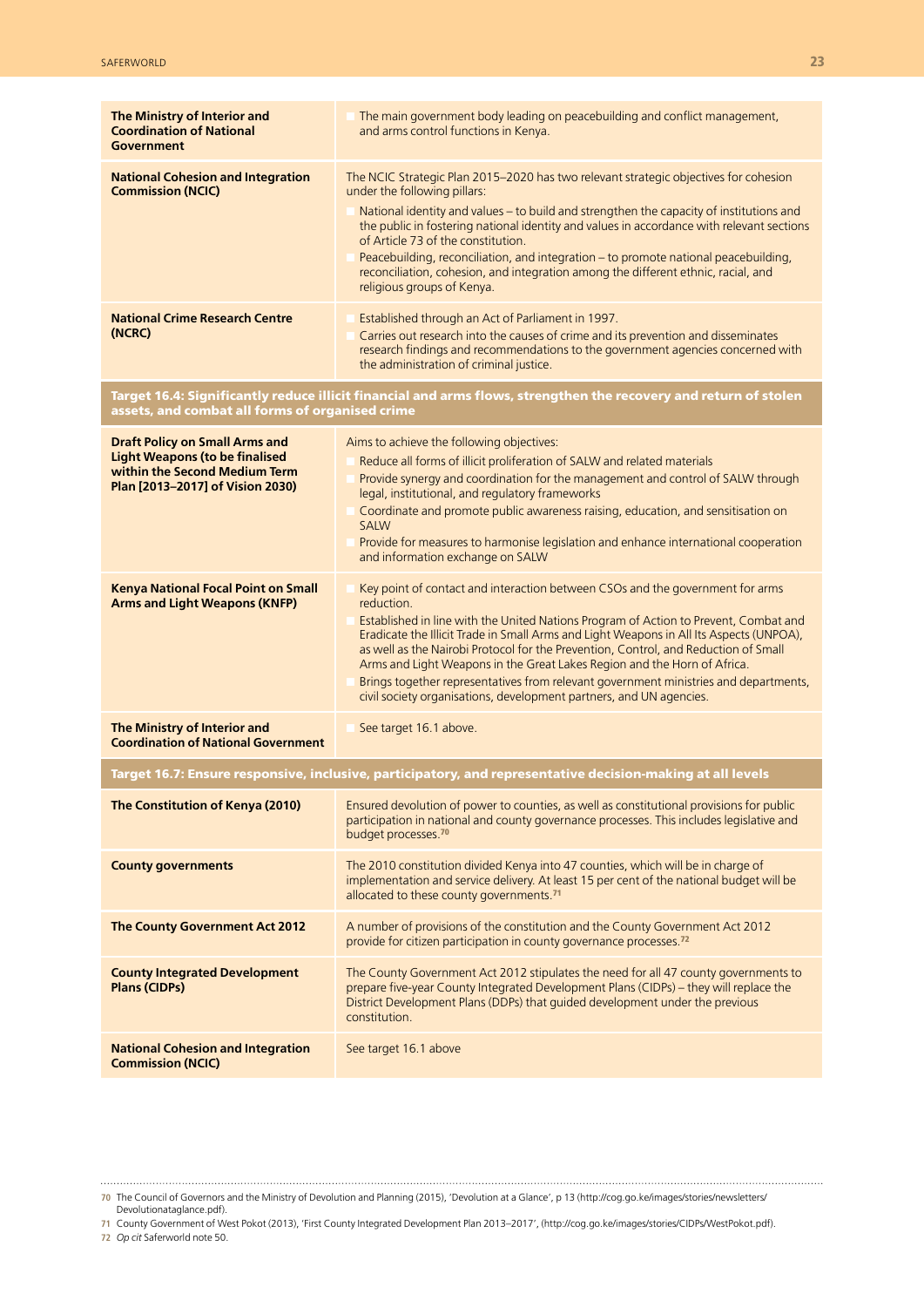### Annex 2: Goal 16 global indicators

| 16.1 Significantly reduce all forms of violence<br>and related death rates everywhere                                                                                                                                                   | 16.1.1 Number of victims of intentional homicide per 100,000 population, by sex<br>and age<br>16.1.2 Conflict-related deaths per 100,000 population (disaggregated by age<br>group, sex and cause)<br>16.1.3 Percentage of the population subjected to physical, psychological, or sexual<br>violence in the previous 12 months<br>16.1.4 Proportion of people that feel safe walking alone around the area they live                           |
|-----------------------------------------------------------------------------------------------------------------------------------------------------------------------------------------------------------------------------------------|-------------------------------------------------------------------------------------------------------------------------------------------------------------------------------------------------------------------------------------------------------------------------------------------------------------------------------------------------------------------------------------------------------------------------------------------------|
| 16.2 End abuse, exploitation, trafficking, and<br>all forms of violence against and torture of<br>children                                                                                                                              | 16.2.1 Percentage of children aged 1-17 who experienced any physical punishment<br>and/or psychological aggression by caregivers in the past month<br>16.2.2 Number of victims of human trafficking per 100,000 population, by sex, age,<br>and form of exploitation<br>16.2.3 Proportion of young women and men aged 18-29 years who experienced<br>sexual violence by age 18                                                                  |
| 16.3 Promote the rule of law at the national<br>and international levels, and ensure equal<br>access to justice for all                                                                                                                 | 16.3.1 Percentage of victims of violence in the previous 12 months who reported<br>their victimization to competent authorities or other officially recognized conflict<br>resolution mechanisms<br>16.3.2 Unsentenced detainees as a percentage of overall prison population                                                                                                                                                                   |
| 16.4 By 2030, significantly reduce illicit<br>financial and arms flows, strengthen the<br>recovery and return of stolen assets, and<br>combat all forms of organised crime                                                              | 16.4.1 Total value of inward and outward illicit financial flows (in current United<br>States dollars)<br>16.4.2 Percentage of seized small arms and light weapons that are recorded and<br>traced, in accordance with international standards and legal instruments                                                                                                                                                                            |
| 16.5 Substantially reduce corruption and<br>bribery in all their forms                                                                                                                                                                  | 16.5.1 Proportion of persons who had at least one contact with a public official and<br>who paid a bribe to a public official, or were asked for a bribe by these public<br>officials, during the previous 12 months<br>16.5.2 Proportion of businesses who had at least one contact with a public official<br>and who paid a bribe to a public official, or were asked for a bribe by these public<br>officials, during the previous 12 months |
| 16.6 Develop effective, accountable and<br>transparent institutions at all levels                                                                                                                                                       | 16.6.1 Primary government expenditures as a percentage of original approved<br>budget, disaggregated by sector (or by budget codes or similar)<br>16.6.2 Proportion of the population satisfied with their last experience of public<br>services                                                                                                                                                                                                |
| 16.7 Ensure responsive, inclusive,<br>participatory, and representative decision-<br>making at all levels                                                                                                                               | 16.7.1 Proportions of positions (by age group, sex, persons with disabilities, and<br>population groups) in public institutions (national and local legislatures, public<br>service, and judiciary) compared to national distributions<br>16.7.2 Proportion of population who believe decision-making is inclusive and<br>responsive, by sex, age, disability, and population group                                                             |
| 16.8 Broaden and strengthen the<br>participation of developing countries in the<br>institutions of global governance                                                                                                                    | 16.8.1 Percentage of members and voting rights of developing countries in<br>international organisations                                                                                                                                                                                                                                                                                                                                        |
| 16.9 By 2030, provide legal identity for all,<br>including birth registration                                                                                                                                                           | 16.9.1 Percentage of children under 5 whose births have been registered with a civil<br>authority, disaggregated by age                                                                                                                                                                                                                                                                                                                         |
| 16.10 Ensure public access to information<br>and protect fundamental freedoms, in<br>accordance with national legislation and<br>international agreements                                                                               | 16.10.1 Number of verified cases of killing, kidnapping, enforced disappearance,<br>arbitrary detention, and torture of journalists, associated media personnel, trade<br>unionists, and human rights advocates in the previous 12 months<br>16.10.2 Number of countries that adopt and implement constitutional, statutory<br>and/or policy guarantees for public access to information                                                        |
| 16.a Strengthen relevant national institutions,<br>including through international cooperation,<br>for building capacity at all levels, in particular<br>in developing countries, to prevent violence<br>and combat terrorism and crime | 16.a.1 Existence of independent National Human Rights Institutions in compliance<br>with the Paris Principles                                                                                                                                                                                                                                                                                                                                   |
| 16.b Promote and enforce non-discriminatory<br>laws and policies for sustainable development                                                                                                                                            | 16.b.1 Percentage of the population reporting having personally felt discriminated<br>against or harassed in the previous 12 months on the basis of a ground of<br>discrimination prohibited under international human rights law, disaggregated by<br>age group and sex                                                                                                                                                                        |